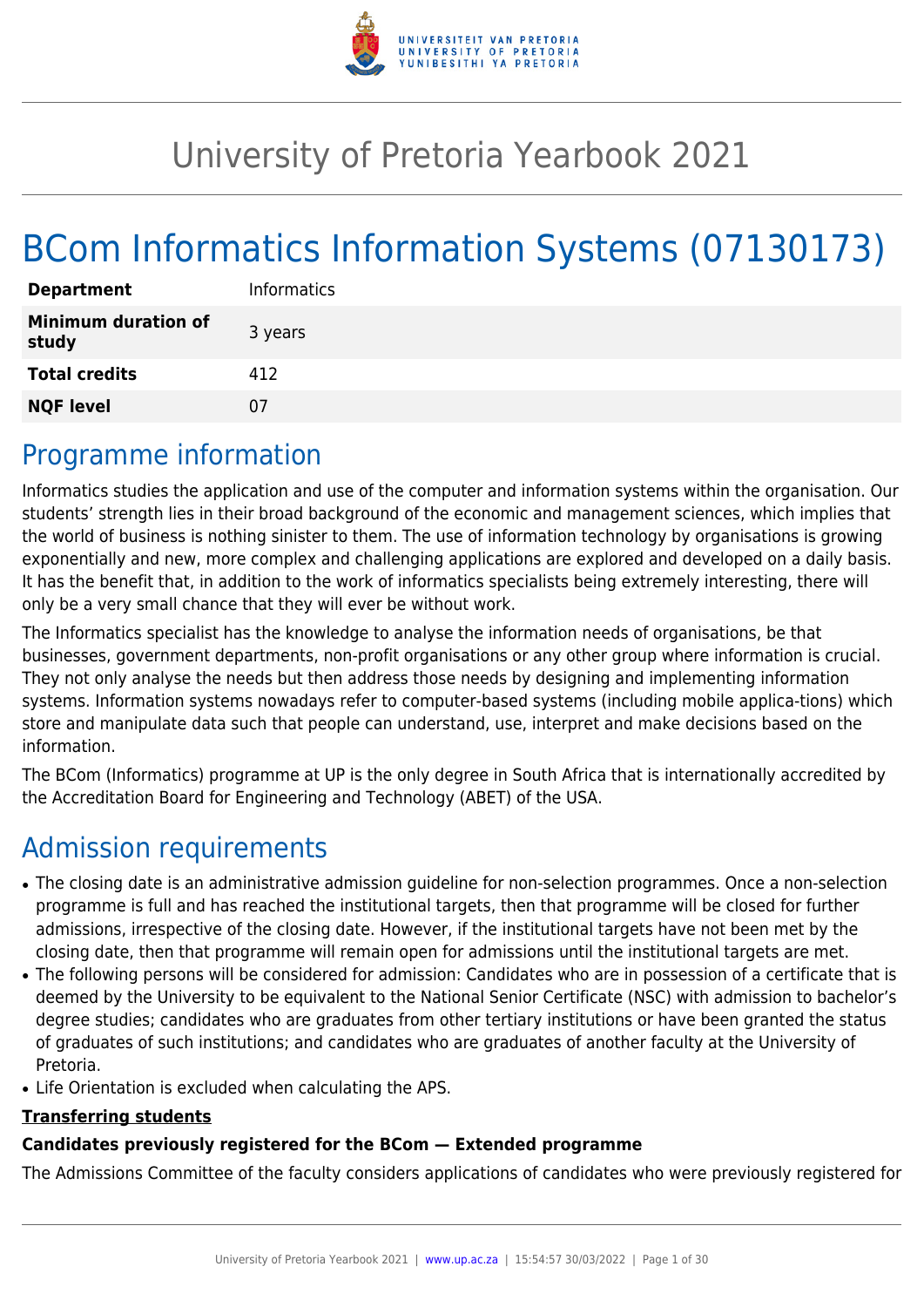

the BCom — Extended programme according to specific guidelines as stipulated in the Transfer Guide of the Faculty of Economic and Management Sciences as published on the EMS Faculty website.

### **Candidates previously registered at UP or at another university**

The Admissions Committee of the faculty considers applications of candidates who have already completed the final NSC or equivalent qualification and/or were previously registered at UP or at another university according to specific guidelines as stipulated in the Transfer Guide of the Faculty of Economic and Management Sciences as published on the EMS Faculty website. A complete academic record, as well as the final school leaving results, are required for such applications.

**NB:** Candidates who are still registered at another university must submit an academic record of their studies to the faculty as soon as possible after their final examinations. The closing date for these applications is **30 September**.

#### **Qualifications from countries other than South Africa**

- Citizens from countries other than South Africa and South African citizens with foreign qualifications must comply with all the other admission requirements and the prerequisites for subjects/modules.
- In addition to meeting the admission requirements, it may be expected from candidates to write the SAT, if required.
- Candidates must have completed the National Senior Certificate with admission to degree studies or a certificate of conditional exemption on the basis of a candidate's foreign qualifications, the so-called "Immigrant" or "Foreign Conditional Exemption". The only condition for the "Foreign Conditional Exemption" that is accepted is: 'completion of the degree course'. The exemption certificate is obtainable from Universities South Africa (USAf). Detailed information is available on the website at [click here](http://mb.usaf.ac.za)

#### **University of Pretoria website: [click here](http://www.up.ac.za/ems)**

|                                                                                | <b>Minimum requirements</b> |                    |          |            |
|--------------------------------------------------------------------------------|-----------------------------|--------------------|----------|------------|
| <b>Achievement level</b>                                                       |                             |                    |          |            |
| <b>English Home Language or</b><br><b>English First Additional</b><br>Language |                             | <b>Mathematics</b> |          | <b>APS</b> |
| NSC/IEB                                                                        | AS Level                    | NSC/IEB            | AS Level |            |
|                                                                                |                             | 4                  |          | RΩ         |

\* Cambridge A level candidates who obtained at least a D and International Baccalaureate (IB) HL candidates who obtained at least a 4 in the required subjects, will be considered for admission.

**Note**: Accountancy is not a subject requirement for any of the BCom or BAdmin programmes.

## Other programme-specific information

#### **Please note:**

• Elective modules can only be taken if they can be accommodated in the class, test and examination timetables. At year-level two students select two 14-week modules or the equivalent (at least 32 credits) of the same subject and continue with this subject on year-level three by selecting two 14-week modules or the equivalent (at least 40 credits).

## Promotion to next study year

According to General Regulation G.3 students have to comply with certain requirements as set by the Faculty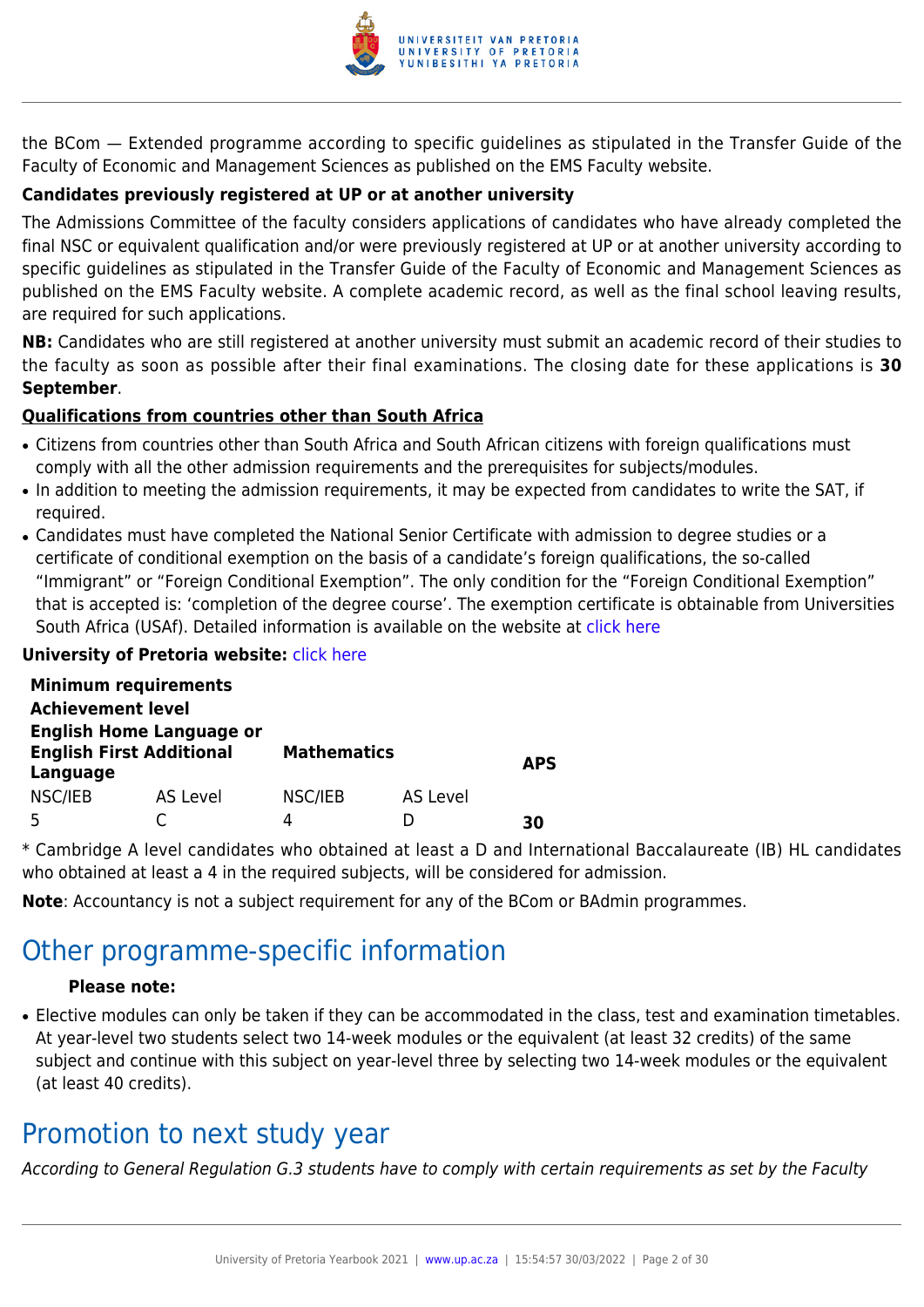

#### Board.

- a. A student must pass at least 4 core semester or 2 core year modules to be admitted to the subsequent year of study.
- b. If a student has passed less than the required minimum of 4 core semester or 2 core year modules, he/she will not be readmitted to the Faculty of Economic and Management Sciences. Such a student may apply in writing to the Faculty's Admissions Committee to be readmitted conditionally – with the proviso that the Admissions Committee may set further conditions with regards to the student's academic progress. The Faculty's Admissions Committee may deny a student's application for readmission.
- c. If a student has been readmitted conditionally, his/her academic progress will be monitored after the first semester examinations to determine whether he/she has complied with the requirements set by the Admissions Committee. If not, his/her studies will be suspended.
- d. A student whose studies have been suspended because of his/her poor academic performance has the right to appeal against the decision of the Faculty's Admissions Committee.
- e. A student may be refused promotion to a subsequent year of study if the prescribed tuition fees are not paid.
- f. A student may be refused admission to the examination, or promotion to a subsequent year of study or promotion in a module (if applicable) if he/ she fails to fulfil the attendance requirements. Class attendance in all modules and for the full duration of all programmes is compulsory for all students.

## Pass with distinction

- a. A degree may be awarded with distinction provided the candidate meets the following criteria:
- i. Completes the degree within three years;
- ii. Obtains a Cumulative Grade Point Average (CGPA) of 75%;
- iii. Repeated passed modules will not be considered. The initial pass mark of module will be used when calculating the GPA.
- b. A degree will only be awarded with distinction to transferees from other degrees in the Faculty of Economic and Management Sciences, other faculties and from other universities who still complete their bachelor degrees within three years (including the years registered for the other degree and credits transferred and recognised).
- c. The GPA will be not be rounded up to a whole number.
- d. Exceptional cases will be considered by the Dean.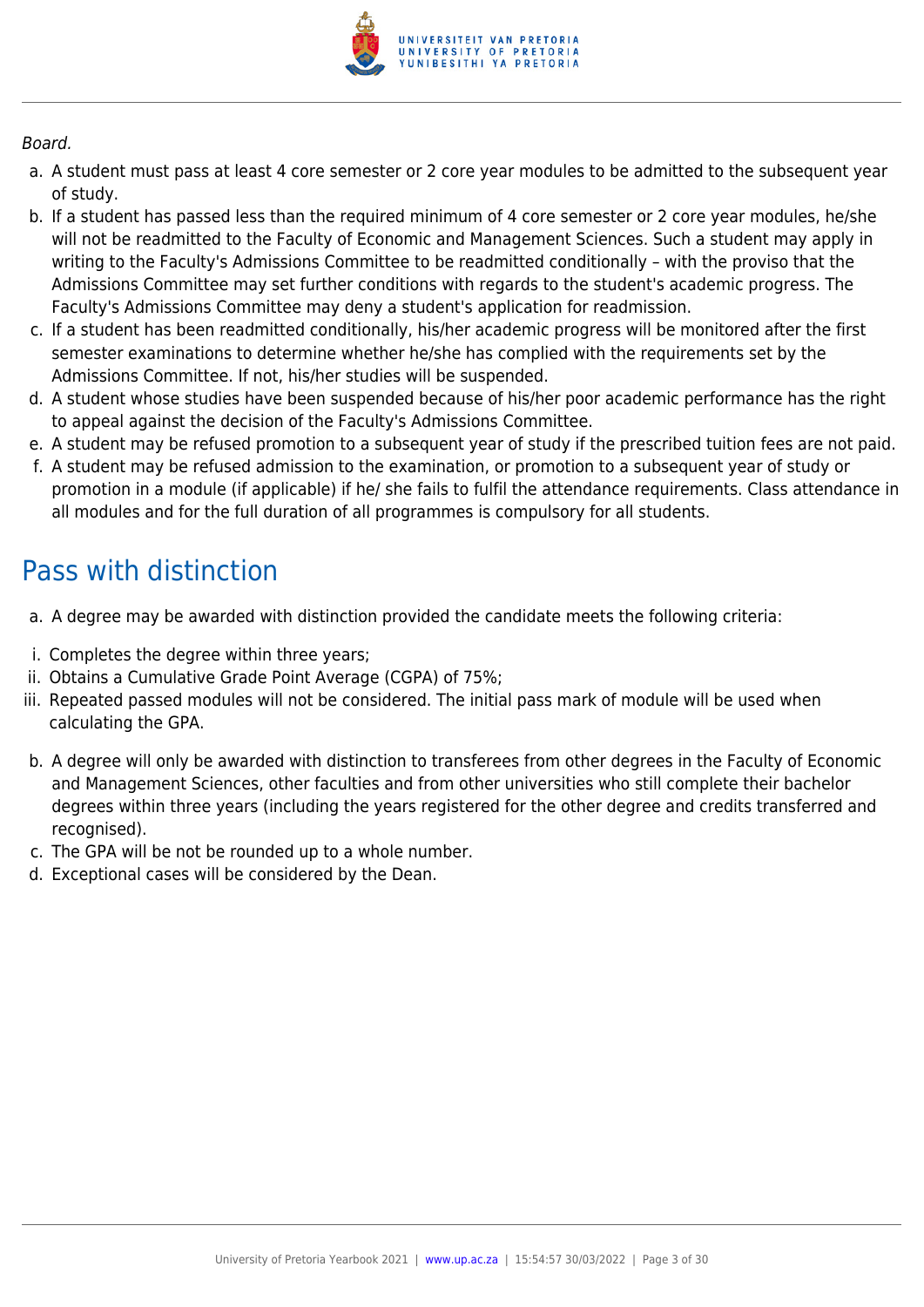

## Curriculum: Year 1

#### **Minimum credits: 165**

Students who obtained at least a symbol 5 (60-69%) in Mathematics in the final NSC (or equivalent) will be admitted to STK 110 and STK 120; all other students must first pass Statistics 113 and 123. STK 110 will be credited but STK 120 still needs to be passed.

## **Core modules**

#### **Academic information management 111 (AIM 111)**

| <b>Module credits</b>         | 4.00                                                                                                                                                                                                                                                                                                                          |
|-------------------------------|-------------------------------------------------------------------------------------------------------------------------------------------------------------------------------------------------------------------------------------------------------------------------------------------------------------------------------|
| <b>NQF Level</b>              | 05                                                                                                                                                                                                                                                                                                                            |
| <b>Service modules</b>        | Faculty of Engineering, Built Environment and Information Technology<br><b>Faculty of Education</b><br>Faculty of Economic and Management Sciences<br><b>Faculty of Humanities</b><br>Faculty of Law<br><b>Faculty of Health Sciences</b><br>Faculty of Natural and Agricultural Sciences<br>Faculty of Theology and Religion |
| <b>Prerequisites</b>          | No prerequisites.                                                                                                                                                                                                                                                                                                             |
| <b>Contact time</b>           | 2 lectures per week                                                                                                                                                                                                                                                                                                           |
| <b>Language of tuition</b>    | Module is presented in English                                                                                                                                                                                                                                                                                                |
| <b>Department</b>             | <b>Information Science</b>                                                                                                                                                                                                                                                                                                    |
| <b>Period of presentation</b> | Semester 1                                                                                                                                                                                                                                                                                                                    |

#### **Module content**

Find, evaluate, process, manage and present information resources for academic purposes using appropriate technology.

## **Academic information management 121 (AIM 121)**

| <b>Module credits</b>  | 4.00                                                                                                                                                                                                                                                                                                                                                                  |
|------------------------|-----------------------------------------------------------------------------------------------------------------------------------------------------------------------------------------------------------------------------------------------------------------------------------------------------------------------------------------------------------------------|
| <b>NQF Level</b>       | 05                                                                                                                                                                                                                                                                                                                                                                    |
| <b>Service modules</b> | Faculty of Engineering, Built Environment and Information Technology<br><b>Faculty of Education</b><br>Faculty of Economic and Management Sciences<br><b>Faculty of Humanities</b><br>Faculty of Law<br><b>Faculty of Health Sciences</b><br>Faculty of Natural and Agricultural Sciences<br>Faculty of Theology and Religion<br><b>Faculty of Veterinary Science</b> |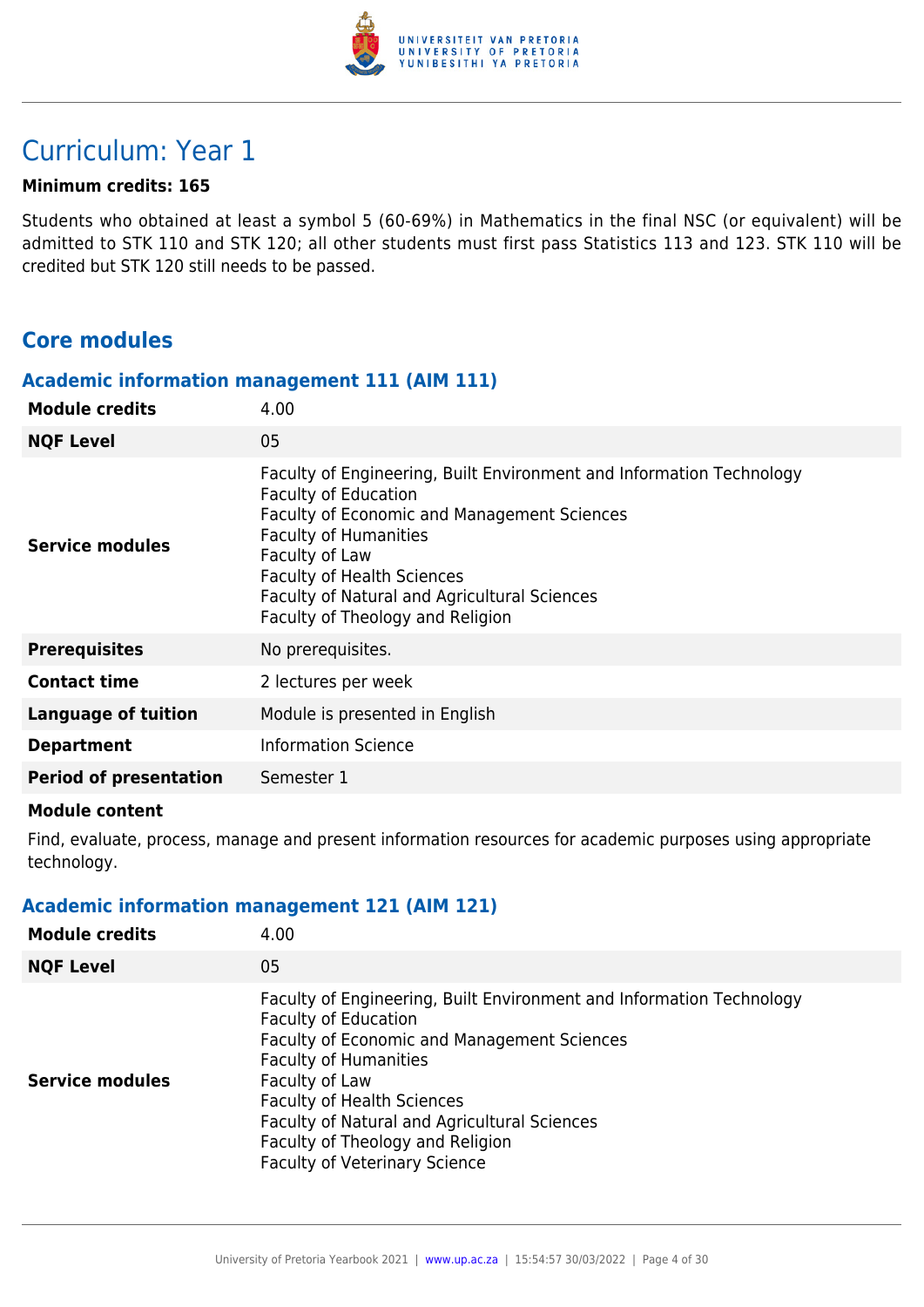

| <b>Prerequisites</b>          | No prerequisites.              |
|-------------------------------|--------------------------------|
| <b>Contact time</b>           | 2 lectures per week            |
| <b>Language of tuition</b>    | Module is presented in English |
| <b>Department</b>             | Informatics                    |
| <b>Period of presentation</b> | Semester 2                     |

Apply effective search strategies in different technological environments. Demonstrate the ethical and fair use of information resources. Integrate 21st-century communications into the management of academic information.

## **Academic literacy for Information Technology 121 (ALL 121)**

| <b>Module credits</b>         | 6.00                                                                                                                |
|-------------------------------|---------------------------------------------------------------------------------------------------------------------|
| <b>NQF Level</b>              | 05                                                                                                                  |
| <b>Service modules</b>        | Faculty of Engineering, Built Environment and Information Technology<br>Faculty of Economic and Management Sciences |
| <b>Prerequisites</b>          | No prerequisites.                                                                                                   |
| <b>Contact time</b>           | 1 web-based period per week, 2 lectures per week                                                                    |
| <b>Language of tuition</b>    | Module is presented in English                                                                                      |
| <b>Department</b>             | Unit for Academic Literacy                                                                                          |
| <b>Period of presentation</b> | Semester 2                                                                                                          |

#### **Module content**

By the end of this module students should be able to cope more confidently and competently with the reading, writing and critical thinking demands that are characteristic of the field of Information Technology.

#### **Economics 110 (EKN 110)**

| 10.00                                                                                                                                                                               |
|-------------------------------------------------------------------------------------------------------------------------------------------------------------------------------------|
| 05                                                                                                                                                                                  |
| Faculty of Engineering, Built Environment and Information Technology<br><b>Faculty of Education</b><br><b>Faculty of Humanities</b><br>Faculty of Natural and Agricultural Sciences |
| No prerequisites.                                                                                                                                                                   |
| 1 discussion class per week, 2 lectures per week                                                                                                                                    |
| Module is presented in English                                                                                                                                                      |
| Economics                                                                                                                                                                           |
| Semester 1                                                                                                                                                                          |
|                                                                                                                                                                                     |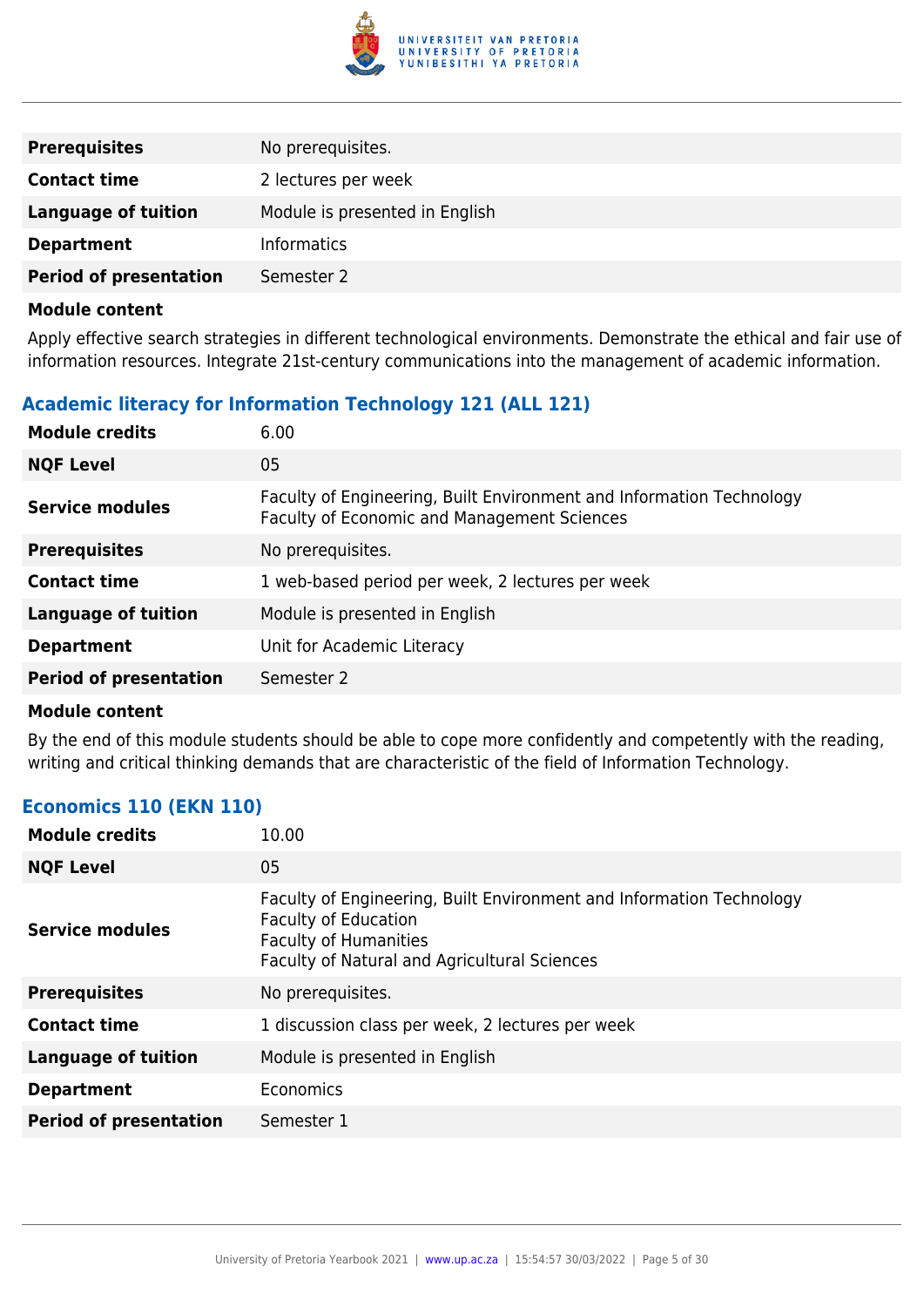

This module deals with the core principles of economics. A distinction between macroeconomics and microeconomics is made. A discussion of the market system and circular flow of goods, services and money is followed by a section dealing with microeconomic principles, including demand and supply analysis, consumer behaviour and utility maximisation, production and the costs thereof, and the different market models and firm behaviour. Labour market institutions and issues, wage determination, as well as income inequality and poverty are also addressed. A section of money, banking, interest rates and monetary policy concludes the course.

#### **Economics 120 (EKN 120)**

| <b>Module credits</b>         | 10.00                                                                                                                                                                               |
|-------------------------------|-------------------------------------------------------------------------------------------------------------------------------------------------------------------------------------|
| <b>NQF Level</b>              | 05                                                                                                                                                                                  |
| Service modules               | Faculty of Engineering, Built Environment and Information Technology<br><b>Faculty of Education</b><br><b>Faculty of Humanities</b><br>Faculty of Natural and Agricultural Sciences |
| <b>Prerequisites</b>          | EKN 110 GS or EKN 113 GS and at least 4 (50-59%) in Mathematics in the Grade<br>12 examination or 60% in STK 113 and concurrently registered for STK 123                            |
| <b>Contact time</b>           | 1 discussion class per week, 2 lectures per week                                                                                                                                    |
| <b>Language of tuition</b>    | Module is presented in English                                                                                                                                                      |
| <b>Department</b>             | Economics                                                                                                                                                                           |
| <b>Period of presentation</b> | Semester 2                                                                                                                                                                          |

#### **Module content**

This module deals with the core principles of economics, especially macroeconomic measurement the private and public sectors of the South African economy receive attention, while basic macroeconomic relationships and the measurement of domestic output and national income are discussed. Aggregate demand and supply analysis stands core to this course which is also used to introduce students to the analysis of economic growth, unemployment and inflation. The microeconomics of government is addressed in a separate section, followed by a section on international economics, focusing on international trade, exchange rates and the balance of payments. The economics of developing countries and South Africa in the global economy conclude the course.

| <b>Module credits</b>      | 10.00                                                                                                                                                                 |
|----------------------------|-----------------------------------------------------------------------------------------------------------------------------------------------------------------------|
| <b>NQF Level</b>           | 05                                                                                                                                                                    |
| <b>Service modules</b>     | Faculty of Engineering, Built Environment and Information Technology<br><b>Faculty of Education</b><br>Faculty of Law<br>Faculty of Natural and Agricultural Sciences |
| <b>Prerequisites</b>       | No prerequisites.                                                                                                                                                     |
| <b>Contact time</b>        | 4 lectures per week                                                                                                                                                   |
| <b>Language of tuition</b> | Module is presented in English                                                                                                                                        |

## **Financial accounting 111 (FRK 111)**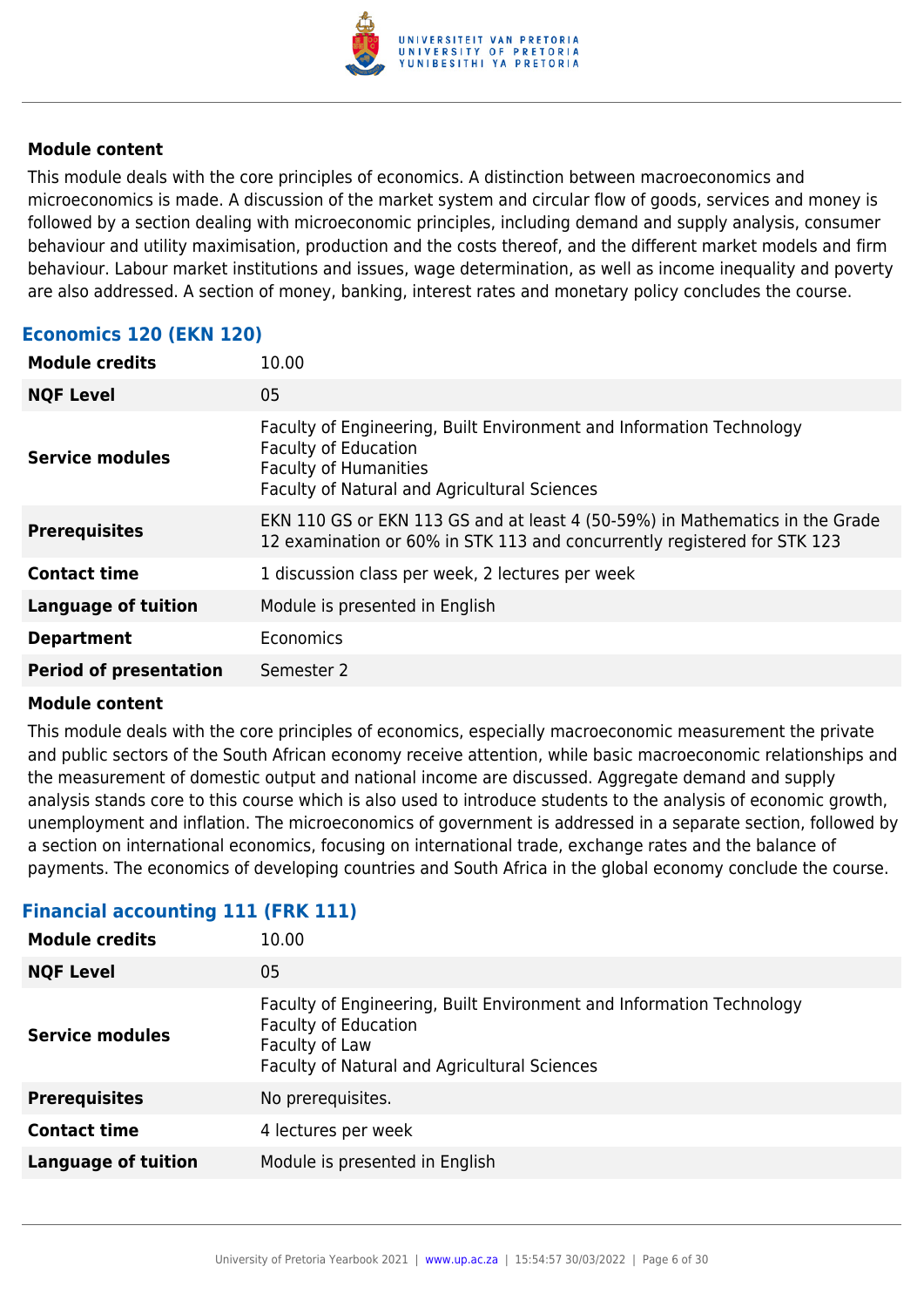

#### **Department** Accounting

**Period of presentation** Semester 1

#### **Module content**

The nature and function of accounting; the development of accounting; financial position; financial result; the recording process; processing of accounting data; treatment of VAT; elementary income statement and balance sheet; flow of documents; accounting systems; introduction to internal control and internal control measures; bank reconciliations; control accounts; adjustments; financial statements of a sole proprietorship; the accounting framework.

#### **Financial accounting 121 (FRK 121)**

| 12.00                                                                                                                                               |
|-----------------------------------------------------------------------------------------------------------------------------------------------------|
| 05                                                                                                                                                  |
| Faculty of Engineering, Built Environment and Information Technology<br><b>Faculty of Education</b><br>Faculty of Natural and Agricultural Sciences |
| <b>FRK 111 GS</b>                                                                                                                                   |
| 4 lectures per week                                                                                                                                 |
| Module is presented in English                                                                                                                      |
| Accounting                                                                                                                                          |
| Semester 2                                                                                                                                          |
|                                                                                                                                                     |

#### **Module content**

Property, plant and equipment; intangible assets; inventories; liabilities; presentation of financial statements; enterprises without profit motive; partnerships; companies; close corporations; cash flow statements; analysis and interpretation of financial statements.

## **Financial accounting 122 (FRK 122)**

| <b>Module credits</b>         | 12.00                                                                                                                                  |
|-------------------------------|----------------------------------------------------------------------------------------------------------------------------------------|
| <b>NQF Level</b>              | 05                                                                                                                                     |
| <b>Service modules</b>        | Faculty of Engineering, Built Environment and Information Technology<br>Faculty of Law<br>Faculty of Natural and Agricultural Sciences |
| <b>Prerequisites</b>          | FRK 111 GS or FRK 133, FRK 143                                                                                                         |
| <b>Contact time</b>           | 4 lectures per week                                                                                                                    |
| <b>Language of tuition</b>    | Module is presented in English                                                                                                         |
| <b>Department</b>             | Accounting                                                                                                                             |
| <b>Period of presentation</b> | Semester 2                                                                                                                             |
|                               |                                                                                                                                        |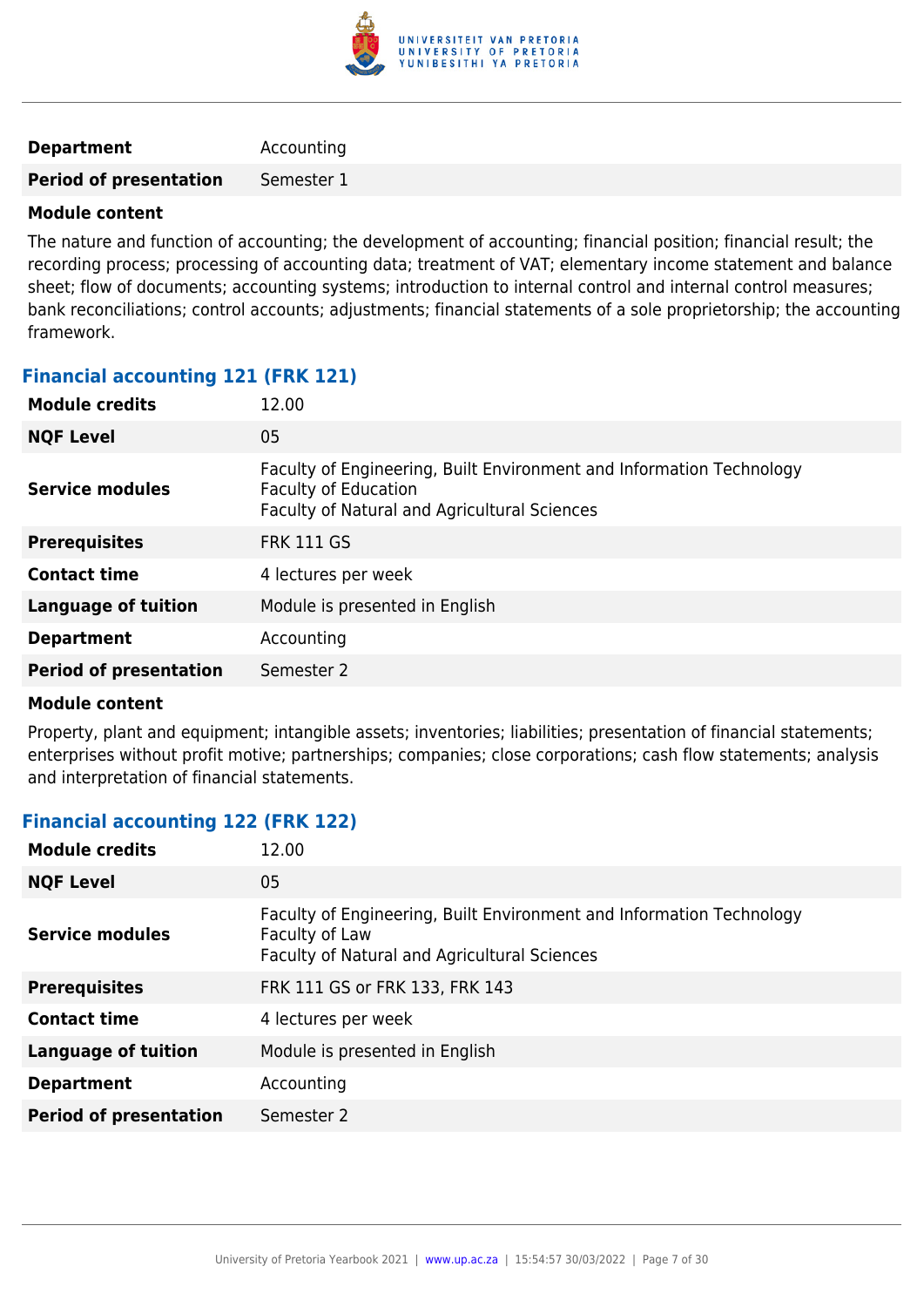

Budgeting, payroll accounting, taxation – income tax and an introduction to other types of taxes, credit and the new Credit Act, insurance, accounting for inventories (focus on inventory and the accounting entries, not calculations), interpretation of financial statements.

#### **Informatics 112 (INF 112)**

| <b>Module credits</b>         | 10.00                                                                                                                                    |
|-------------------------------|------------------------------------------------------------------------------------------------------------------------------------------|
| <b>NQF Level</b>              | 05                                                                                                                                       |
| <b>Service modules</b>        | Faculty of Engineering, Built Environment and Information Technology<br>Faculty of Natural and Agricultural Sciences                     |
| <b>Prerequisites</b>          | A candidate must have passed Mathematics with at least 4 (50-59%) in the Grade<br>12 examination; or STK 113 60%, STK 123 60% or STK 110 |
| <b>Contact time</b>           | 2 lectures per week                                                                                                                      |
| <b>Language of tuition</b>    | Module is presented in English                                                                                                           |
| <b>Department</b>             | <b>Informatics</b>                                                                                                                       |
| <b>Period of presentation</b> | Semester 2                                                                                                                               |

#### **Module content**

Introduction to information systems, information systems in organisations, hardware: input, processing, output, software: systems and application software, organisation of data and information, telecommunications and networks, the Internet and Intranet. Transaction processing systems, management information systems, decision support systems, information systems in business and society, systems analysis, systems design, implementation, maintenance and revision.

#### **Information systems 113 (INF 113)**

| <b>Module credits</b>         | 10.00                                                                                             |
|-------------------------------|---------------------------------------------------------------------------------------------------|
| <b>NQF Level</b>              | 05                                                                                                |
| <b>Prerequisites</b>          | A candidate must have passed Mathematics with at least 5 (60-69%) in the Grade<br>12 examination. |
| <b>Contact time</b>           | 2 lectures per week                                                                               |
| <b>Language of tuition</b>    | Module is presented in English                                                                    |
| <b>Department</b>             | <b>Informatics</b>                                                                                |
| <b>Period of presentation</b> | Semester 1                                                                                        |

#### **Module content**

Introduction to quantitative methods for Information systems to students.

#### **Informatics 154 (INF 154)**

| <b>Module credits</b> | 10.00 |
|-----------------------|-------|
| <b>NQF Level</b>      | 05    |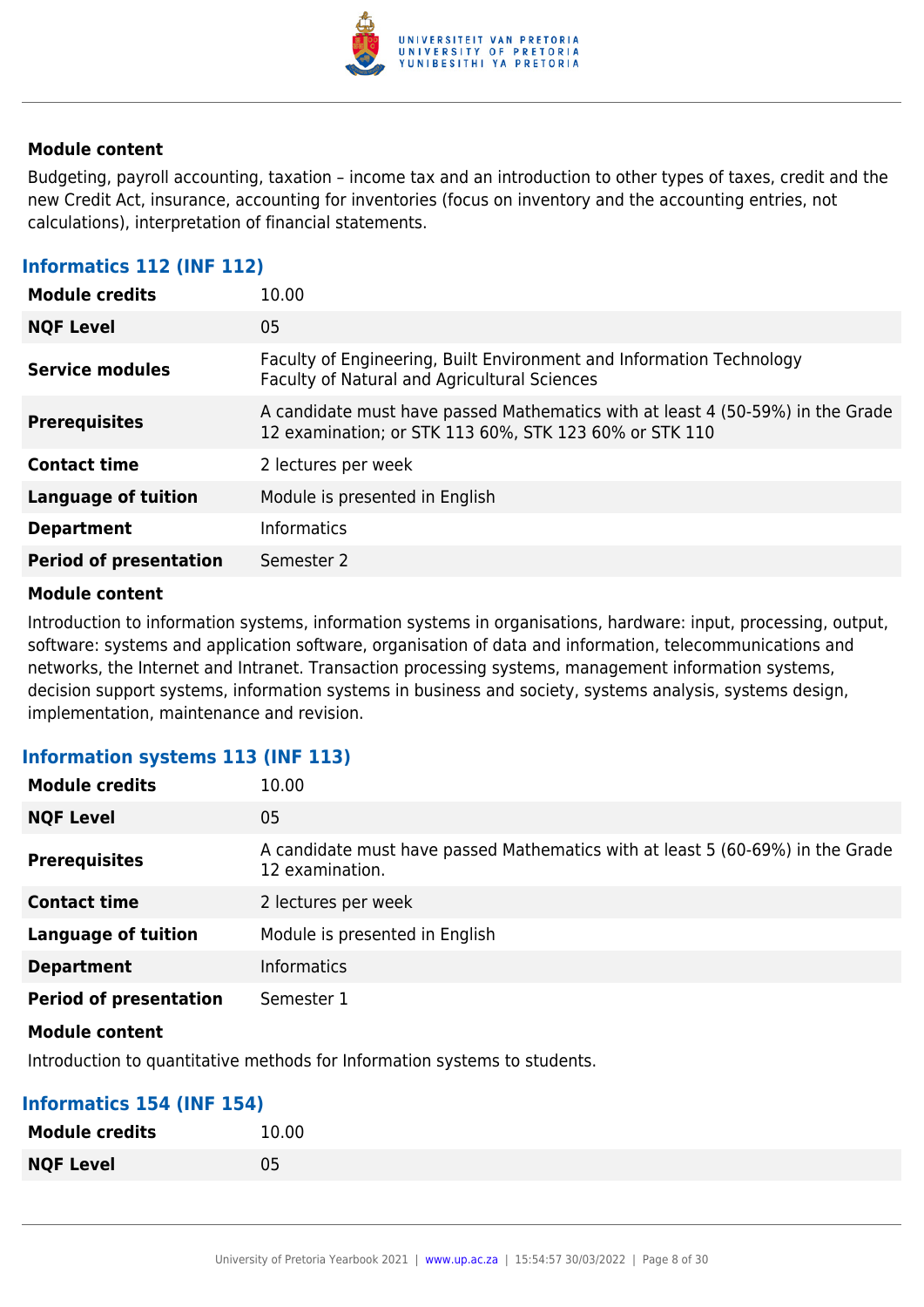

| <b>Service modules</b>        | Faculty of Engineering, Built Environment and Information Technology<br>Faculty of Natural and Agricultural Sciences |
|-------------------------------|----------------------------------------------------------------------------------------------------------------------|
| <b>Prerequisites</b>          | A candidate must have passed Mathematics with at least 4 (50-59%) in the Grade<br>12 examination                     |
| <b>Contact time</b>           | 1 lecture per week, 2 practicals per week                                                                            |
| <b>Language of tuition</b>    | Module is presented in English                                                                                       |
| <b>Department</b>             | <b>Informatics</b>                                                                                                   |
| <b>Period of presentation</b> | Semester 1                                                                                                           |
| Module content                |                                                                                                                      |

Introduction to programming.

## **Informatics 164 (INF 164)**

| <b>Module credits</b>         | 10.00                                                                                                                |
|-------------------------------|----------------------------------------------------------------------------------------------------------------------|
| <b>NQF Level</b>              | 05                                                                                                                   |
| <b>Service modules</b>        | Faculty of Engineering, Built Environment and Information Technology<br>Faculty of Natural and Agricultural Sciences |
| <b>Prerequisites</b>          | <b>INF 154</b>                                                                                                       |
| <b>Contact time</b>           | 1 lecture per week, 2 practicals per week                                                                            |
| <b>Language of tuition</b>    | Module is presented in English                                                                                       |
| <b>Department</b>             | <b>Informatics</b>                                                                                                   |
| <b>Period of presentation</b> | Semester 2                                                                                                           |
| <b>Module content</b>         |                                                                                                                      |

Programming.

## **Informatics 171 (INF 171)**

| <b>NQF Level</b><br>05<br>Faculty of Engineering, Built Environment and Information Technology<br>Service modules<br>Faculty of Natural and Agricultural Sciences<br>A candidate must have passed Mathematics with at least 4 (50-59%) in the Grade<br><b>Prerequisites</b><br>12 examination<br><b>Contact time</b><br>2 lectures per week<br><b>Language of tuition</b><br>Module is presented in English<br><b>Informatics</b><br><b>Department</b><br><b>Period of presentation</b><br>Year | <b>Module credits</b> | 20.00 |
|-------------------------------------------------------------------------------------------------------------------------------------------------------------------------------------------------------------------------------------------------------------------------------------------------------------------------------------------------------------------------------------------------------------------------------------------------------------------------------------------------|-----------------------|-------|
|                                                                                                                                                                                                                                                                                                                                                                                                                                                                                                 |                       |       |
|                                                                                                                                                                                                                                                                                                                                                                                                                                                                                                 |                       |       |
|                                                                                                                                                                                                                                                                                                                                                                                                                                                                                                 |                       |       |
|                                                                                                                                                                                                                                                                                                                                                                                                                                                                                                 |                       |       |
|                                                                                                                                                                                                                                                                                                                                                                                                                                                                                                 |                       |       |
|                                                                                                                                                                                                                                                                                                                                                                                                                                                                                                 |                       |       |
|                                                                                                                                                                                                                                                                                                                                                                                                                                                                                                 |                       |       |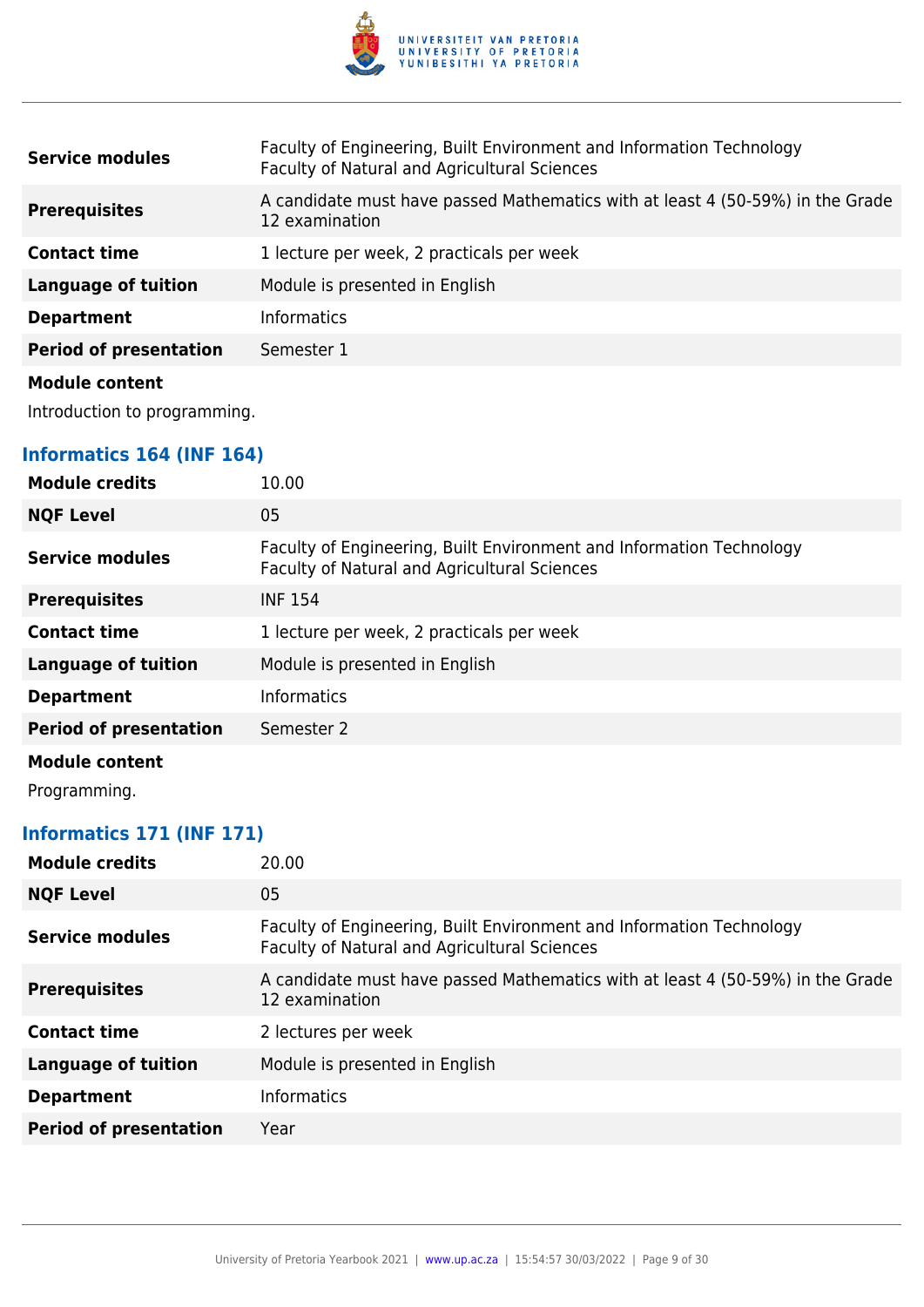

General systems theory, creative problem solving, soft systems methodology. The systems analyst, systems development building blocks, systems development, systems analysis methods, process modelling.

## **Informatics 183 (INF 183)**

| <b>Module credits</b>         | 3.00                           |
|-------------------------------|--------------------------------|
| <b>NQF Level</b>              | 05                             |
| <b>Prerequisites</b>          | No prerequisites.              |
| <b>Contact time</b>           | 1 practical per week           |
| <b>Language of tuition</b>    | Module is presented in English |
| <b>Department</b>             | <b>Informatics</b>             |
| <b>Period of presentation</b> | Year                           |
| <b>Module content</b>         |                                |

Computer processing of accounting information.

#### **Business management 114 (OBS 114)**

| <b>Module credits</b>         | 10.00                                                                                                                                                                               |
|-------------------------------|-------------------------------------------------------------------------------------------------------------------------------------------------------------------------------------|
| <b>NQF Level</b>              | 05                                                                                                                                                                                  |
| <b>Service modules</b>        | Faculty of Engineering, Built Environment and Information Technology<br><b>Faculty of Education</b><br><b>Faculty of Humanities</b><br>Faculty of Natural and Agricultural Sciences |
| <b>Prerequisites</b>          | May not be included in the same curriculum as OBS 155                                                                                                                               |
| <b>Contact time</b>           | 3 lectures per week                                                                                                                                                                 |
| <b>Language of tuition</b>    | Module is presented in English                                                                                                                                                      |
| <b>Department</b>             | <b>Business Management</b>                                                                                                                                                          |
| <b>Period of presentation</b> | Semester 1                                                                                                                                                                          |

#### **Module content**

The entrepreneurial mind-set; managers and managing; values, attitudes, emotions, and culture: the manager as a person; ethics and social responsibility; decision making; leadership and responsible leadership; effective groups and teams; managing organizational structure and culture inclusive of the different functions of a generic organisation and how they interact (marketing; finance; operations; human resources and general management); contextualising Sustainable Development Goals (SDG) in each of the topics.

#### **Business management 124 (OBS 124)**

| <b>Module credits</b> | 10.00 |
|-----------------------|-------|
| <b>NQF Level</b>      | 05    |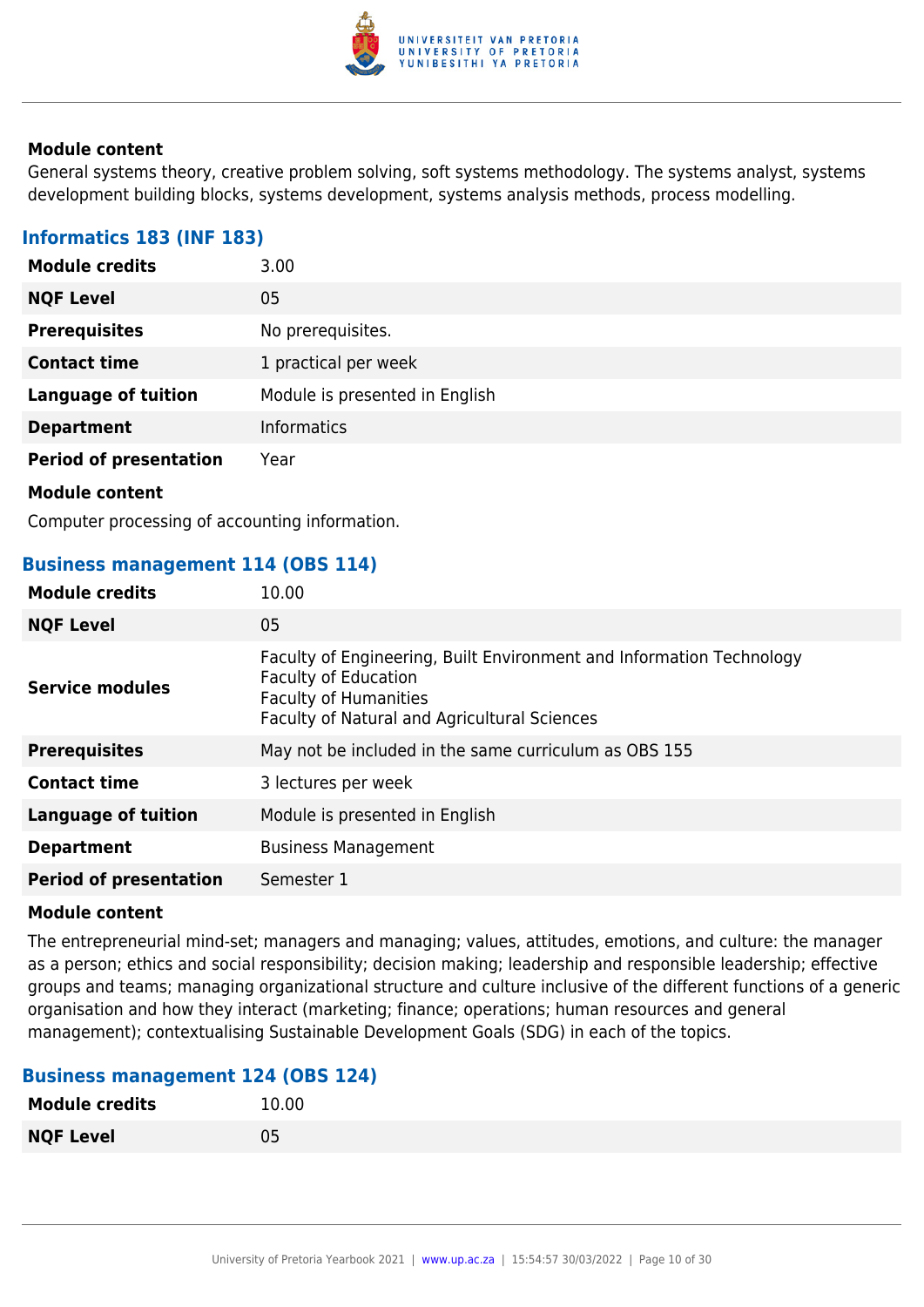

| <b>Service modules</b>        | Faculty of Engineering, Built Environment and Information Technology<br><b>Faculty of Education</b><br><b>Faculty of Humanities</b><br>Faculty of Natural and Agricultural Sciences |
|-------------------------------|-------------------------------------------------------------------------------------------------------------------------------------------------------------------------------------|
| <b>Prerequisites</b>          | Admission to the examination in OBS 114                                                                                                                                             |
| <b>Contact time</b>           | 3 lectures per week                                                                                                                                                                 |
| <b>Language of tuition</b>    | Module is presented in English                                                                                                                                                      |
| <b>Department</b>             | <b>Business Management</b>                                                                                                                                                          |
| <b>Period of presentation</b> | Semester 2                                                                                                                                                                          |

Value chain management: functional strategies for competitive advantage; human resource management; managing diverse employees in a multicultural environment; motivation and performance; using advanced information technology to increase performance; production and operations management; financial management; corporate entrepreneurship.

#### **Statistics 122 (STC 122)**

| <b>Module credits</b>         | 13.00                                                                                                                                                                                                                                                         |
|-------------------------------|---------------------------------------------------------------------------------------------------------------------------------------------------------------------------------------------------------------------------------------------------------------|
| <b>NQF Level</b>              | 05                                                                                                                                                                                                                                                            |
| <b>Prerequisites</b>          | At least a 60% in STK 110 or an average of 60% for either (1) WST 133, WST 143,<br>WST 153; (2) STK 113, STK 123, STK 121; (3) STK 133, STK 134, STK121; (4) WST<br>133, WST 143, STK 121 (An aegrotat exam is available to students who obtained<br>50%-59%) |
| <b>Contact time</b>           | 1 practical per week, 1 tutorial per week, 3 lectures per week                                                                                                                                                                                                |
| <b>Language of tuition</b>    | Module is presented in English                                                                                                                                                                                                                                |
| <b>Department</b>             | <b>Statistics</b>                                                                                                                                                                                                                                             |
| <b>Period of presentation</b> | Semester 2                                                                                                                                                                                                                                                    |

#### **Module content**

Inferential concepts. Experimental and observational data. Measures of association, uncertainty and goodness of fit. Sampling error and accuracy of estimation. Introduction to linear regression, reduction of variation due to regression. Conditional distributions of residuals. Simulation based inference: conditional means and prediction intervals. Bivariate data visualisation. Supporting mathematical concepts. Statistical concepts are demonstrated and interpreted through practical coding and simulation within a data science framework.

This module is also presented as a summer school for students who initially elected and passed STK 120 with a final mark of at least 60% and then decides to further their studies in statistics as well as for students who achieved a final mark of between 40% - 49% in STC 122 during semester 2.

#### **Statistics 110 (STK 110)**

| <b>Module credits</b> | 13.00 |
|-----------------------|-------|
| <b>NQF Level</b>      | 05    |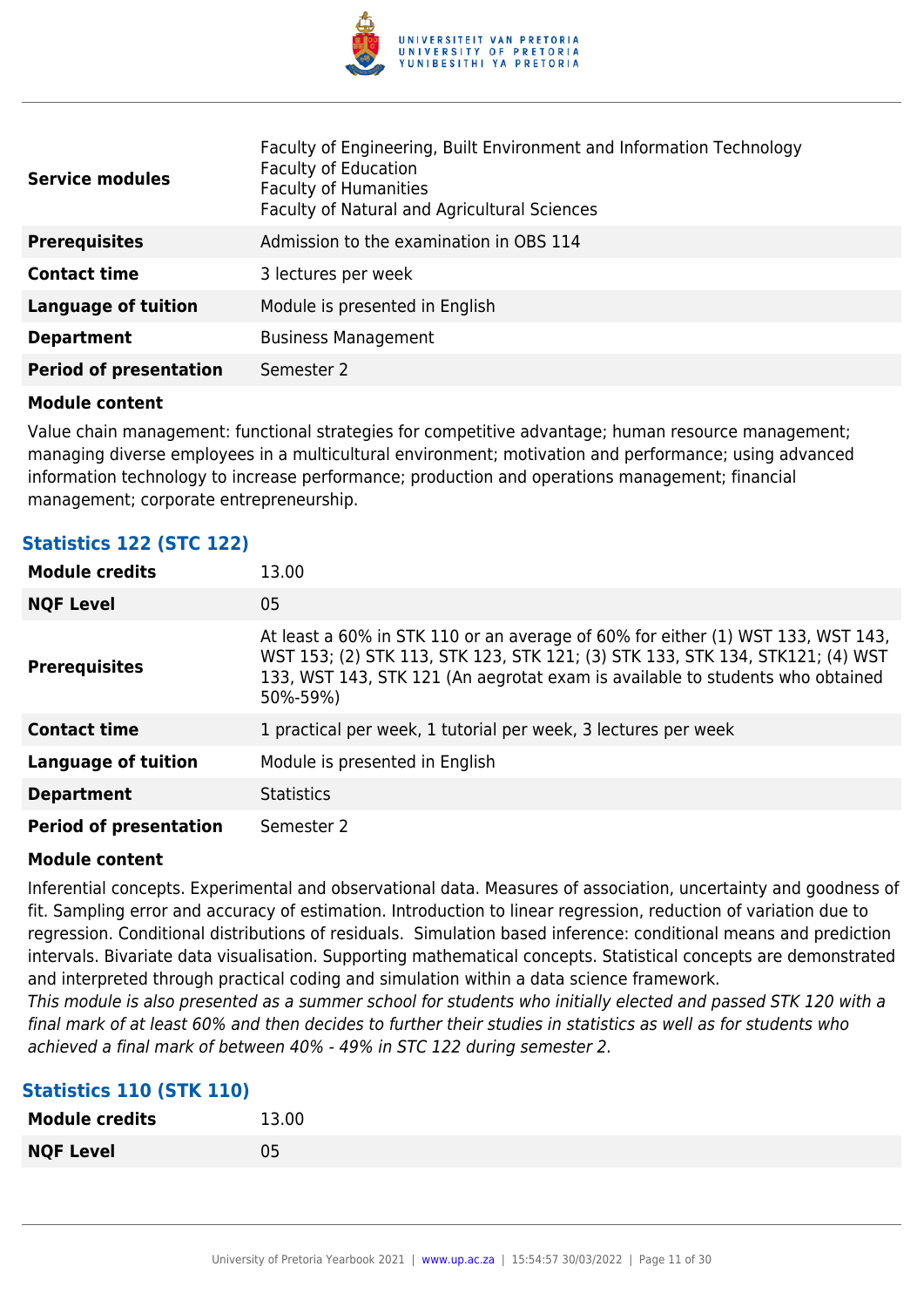

| <b>Service modules</b>        | Faculty of Engineering, Built Environment and Information Technology<br><b>Faculty of Education</b><br><b>Faculty of Humanities</b><br>Faculty of Natural and Agricultural Sciences |
|-------------------------------|-------------------------------------------------------------------------------------------------------------------------------------------------------------------------------------|
| <b>Prerequisites</b>          | At least 5 (60-69%) in Mathematics in the Grade 12 examination. Candidates who<br>do not qualify for STK 110 must register for STK 113 and STK 123                                  |
| <b>Contact time</b>           | 1 practical per week, 1 tutorial per week, 3 lectures per week                                                                                                                      |
| <b>Language of tuition</b>    | Module is presented in English                                                                                                                                                      |
| <b>Department</b>             | <b>Statistics</b>                                                                                                                                                                   |
| <b>Period of presentation</b> | Semester 1                                                                                                                                                                          |

Descriptive statistics:

Sampling and the collection of data; frequency distributions and graphical representations. Descriptive measures of location and dispersion.

Probability and inference:

Introductory probability theory and theoretical distributions. Sampling distributions. Estimation theory and hypothesis testing of sampling averages and proportions (one and two-sample cases). Supporting mathematical concepts. Statistical concepts are demonstrated and interpreted through practical coding and simulation within a data science framework.

## **Statistics 113 (STK 113)**

| <b>Module credits</b>         | 11.00                                                          |
|-------------------------------|----------------------------------------------------------------|
| <b>NQF Level</b>              | 05                                                             |
| <b>Service modules</b>        | <b>Faculty of Humanities</b>                                   |
| <b>Prerequisites</b>          | No prerequisites.                                              |
| <b>Contact time</b>           | 1 practical per week, 1 tutorial per week, 3 lectures per week |
| <b>Language of tuition</b>    | Module is presented in English                                 |
| <b>Department</b>             | <b>Statistics</b>                                              |
| <b>Period of presentation</b> | Semester 1                                                     |
|                               |                                                                |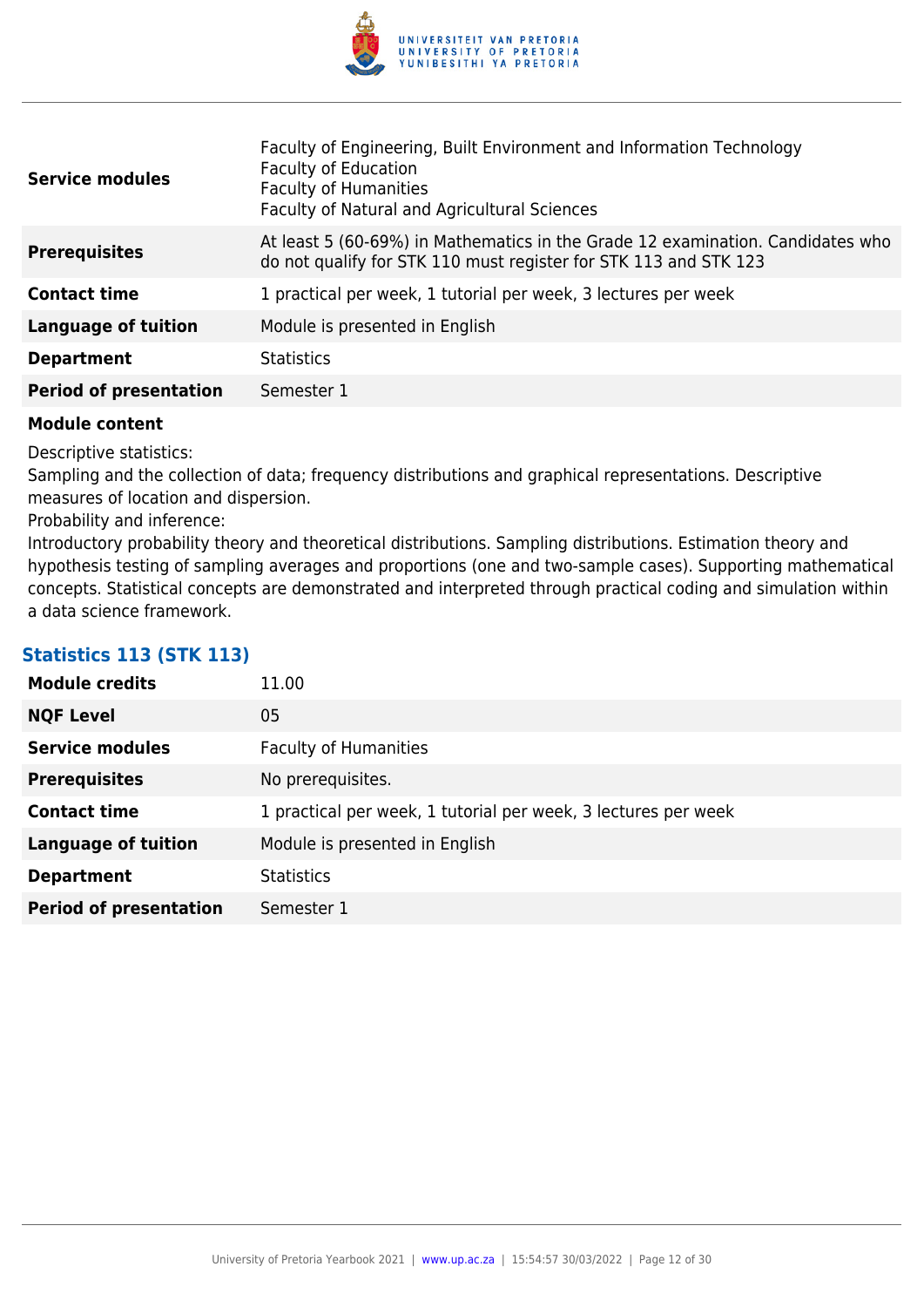

\*On its own, STK 113 and 123 will not be recognised for degree purposes, but exemption will be granted for STK 110.

Data operations and transformations: Introductory concepts, the role of statistic, various types of data and the number system. Concepts underlying linear, quadratic, exponential, hyperbolic, logarithmic transformations of quantitative data, graphical representations, solving of equations, interpretations. Determining linear equations in practical situations. Characteristics of logarithmic functions. The relationship between the exponential and logarithmic functions in economic and related problems. Systems of equations in equilibrium. Additional concepts relating to data processing, functions and inverse functions, sigma notation, factorial notation, sequences and series, inequalities (strong, weak, absolute, conditional, double) and absolute values. Descriptive statistics – Univariate: Sampling and the collection of data, frequency distributions and graphical representations. Descriptive measures of location and dispersion. Probability: Introductory probability theory. Theoretical probability distributions. Identification, use, evaluation and interpretation of statistical computer packages and statistical techniques. The weekly one hour practical is presented during the last seven weeks of the semester.

| <b>Module credits</b><br>13.00                                                                                                                                                 |  |
|--------------------------------------------------------------------------------------------------------------------------------------------------------------------------------|--|
| 05<br><b>NQF Level</b>                                                                                                                                                         |  |
| Faculty of Engineering, Built Environment and Information Technology<br><b>Service modules</b><br><b>Faculty of Humanities</b><br>Faculty of Natural and Agricultural Sciences |  |
| STK 110 GS or both STK 113 GS and STK 123 GS or both WST 133 and WST 143 or<br><b>Prerequisites</b><br>STK 133 and STK 143                                                     |  |
| <b>Contact time</b><br>1 practical per week, 1 tutorial per week, 3 lectures per week                                                                                          |  |
| <b>Language of tuition</b><br>Module is presented in English                                                                                                                   |  |
| <b>Statistics</b><br><b>Department</b>                                                                                                                                         |  |
| <b>Period of presentation</b><br>Semester 2                                                                                                                                    |  |

## **Statistics 120 (STK 120)**

#### **Module content**

Students can only get credit for one of the following two modules: STK 120 or STK 121.

Analysis of variance, categorical data analysis, distribution-free methods, curve fitting, regression and correlation, the analysis of time series and indices. Statistical and economic applications of quantitative techniques: Systems of linear equations: solving and application. Optimisation, linear functions, non-linear functions. Marginal and total functions. Stochastic and deterministic variables in statistical and economic context: producers' and consumers' surplus. Supporting mathematical concepts. Statistical concepts are illustrated using simulation within a data science framework.

This module is also presented as STK 121, an anti-semester module. This is a terminating module.

#### **Statistics 123 (STK 123)**

| <b>Module credits</b> | 12.00 |
|-----------------------|-------|
| <b>NQF Level</b>      | 05    |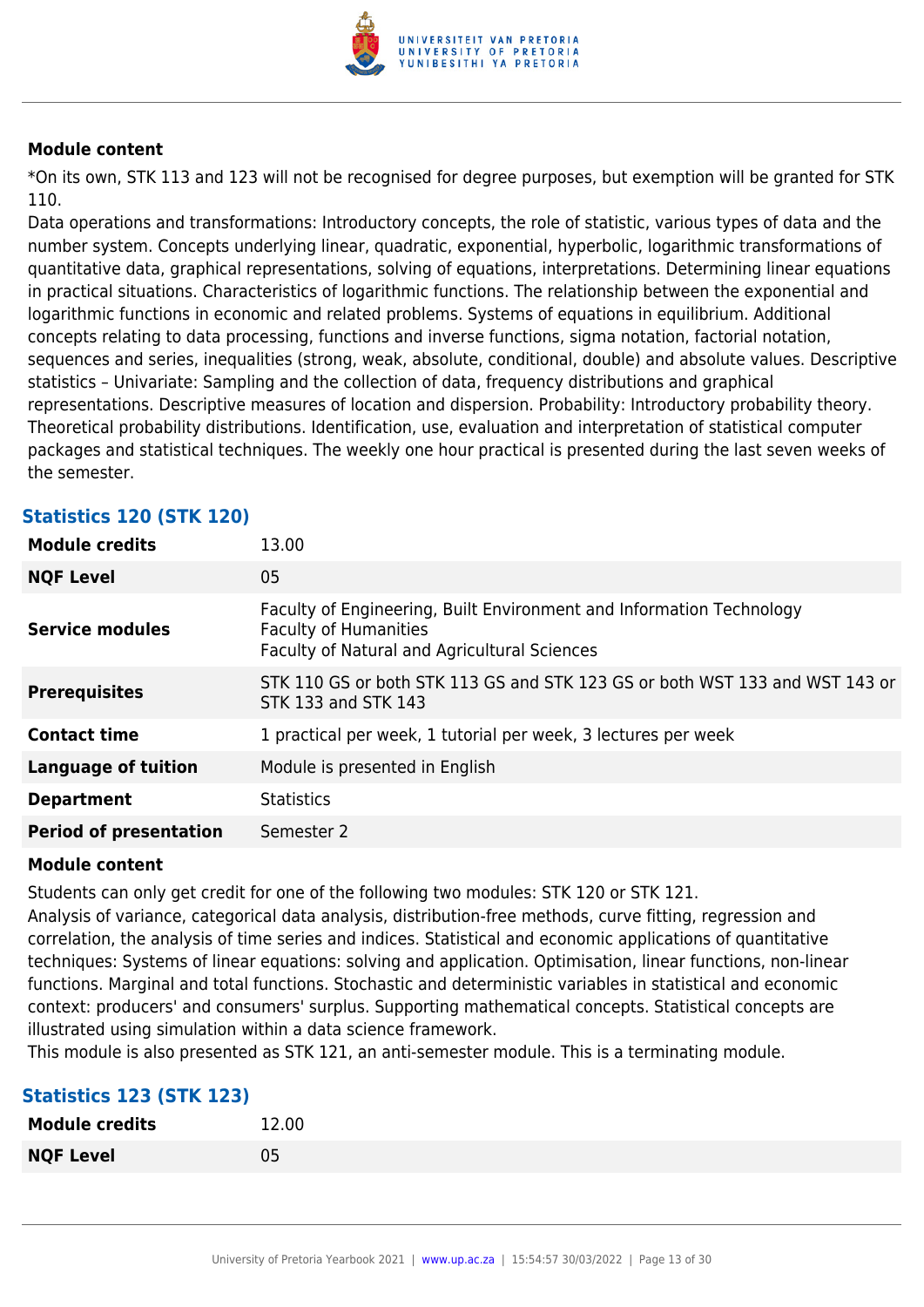

| <b>Service modules</b>        | <b>Faculty of Humanities</b>                                   |
|-------------------------------|----------------------------------------------------------------|
| <b>Prerequisites</b>          | <b>STK 113 GS</b>                                              |
| <b>Contact time</b>           | 1 practical per week, 1 tutorial per week, 3 lectures per week |
| Language of tuition           | Module is presented in English                                 |
| <b>Department</b>             | <b>Statistics</b>                                              |
| <b>Period of presentation</b> | Semester 2                                                     |

\*On its own, STK 113 and 123 will not be recognized for degree purposes, but exemption will be granted for STK 110.

Optimisation techniques with economic applications: Data transformations and relationships with economic applications, operations and rules, linear, quadratic, exponential, hyperbolic and logarithmic functions; systems of equations in equilibrium, system of linear inequalities, solving of linear programming problems by means of the graphical and extreme point methods. Applications of differentiation and integration in statistic and economic related problems: the limit of a function, continuity, rate of change, the derivative of a function, differentiation rules, higher order derivatives, optimisation techniques, the area under a curve and applications of definite integrals. Probability and inference: Theoretical probability distributions (revision only). Sampling distributions. Estimation theory and hypothesis testing of sampling averages and proportions (one-sample and two-sample cases). Identification, use, evaluation and interpretation of statistical computer packages and statistical techniques. The weekly one hour practical is presented during the last seven weeks of the semester.

## **Academic orientation 107 (UPO 107)**

| <b>Module credits</b>         | 0.00                                          |
|-------------------------------|-----------------------------------------------|
| <b>NQF Level</b>              | 00                                            |
| Language of tuition           | Module is presented in English                |
| <b>Department</b>             | Economic and Management Sciences Deans Office |
| <b>Period of presentation</b> | Year                                          |

## **Elective modules**

#### **Marketing management 120 (BEM 120)**

| <b>Module credits</b>         | 10.00                                                                                                                                                |
|-------------------------------|------------------------------------------------------------------------------------------------------------------------------------------------------|
| <b>NQF Level</b>              | 05                                                                                                                                                   |
| <b>Service modules</b>        | Faculty of Engineering, Built Environment and Information Technology<br><b>Faculty of Humanities</b><br>Faculty of Natural and Agricultural Sciences |
| <b>Contact time</b>           | 3 lectures per week                                                                                                                                  |
| <b>Language of tuition</b>    | Module is presented in English                                                                                                                       |
| <b>Department</b>             | Marketing Management                                                                                                                                 |
| <b>Period of presentation</b> | Semester 2                                                                                                                                           |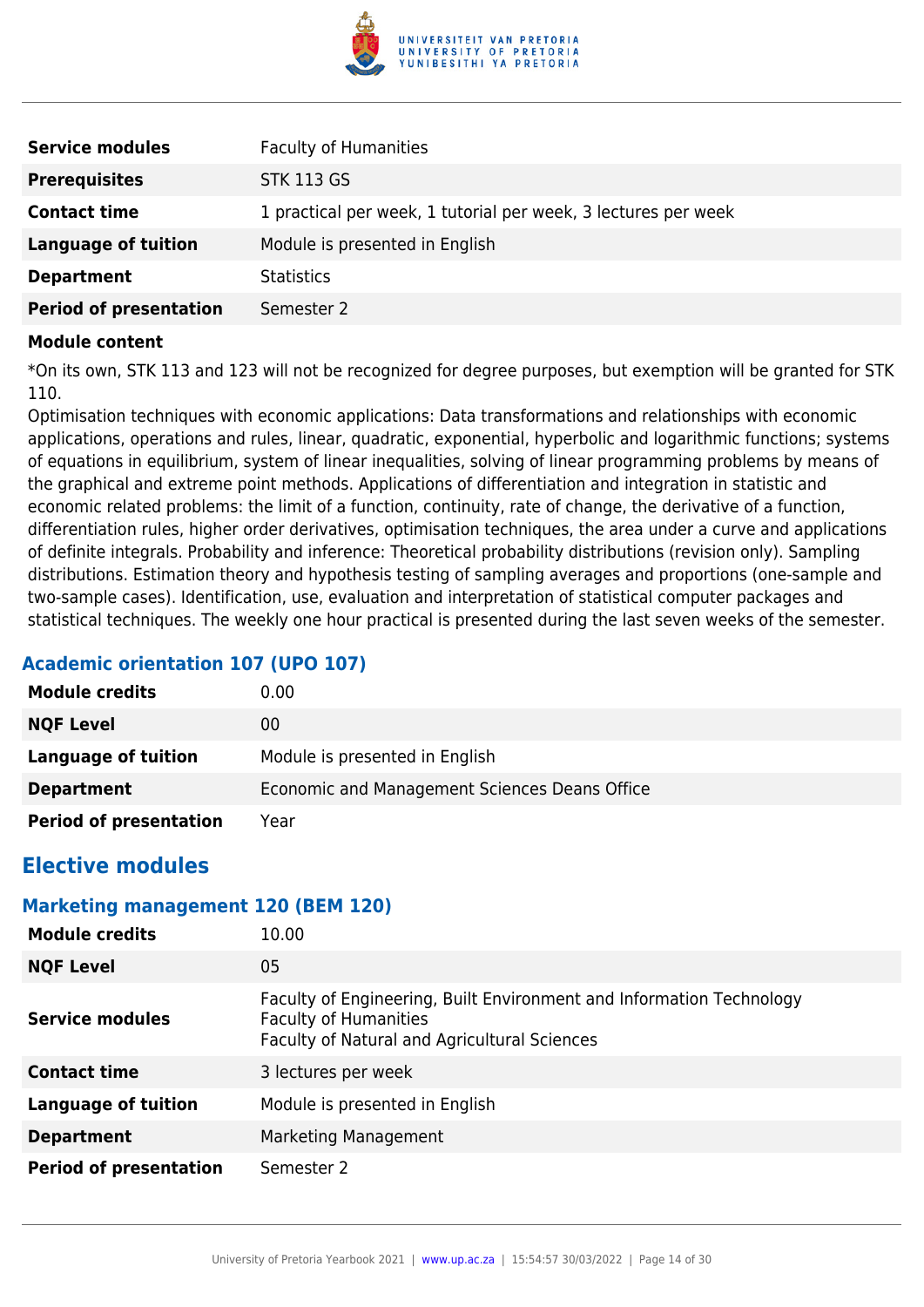

This module provides an overview of the fundamentals of marketing by considering the exchange process, customer value, marketing research and the development of a marketing plan. It also addresses the marketing mix elements with specific focus on the seven service marketing elements namely the service product, physical evidence, people, process, distribution, pricing and integrated marketing communication.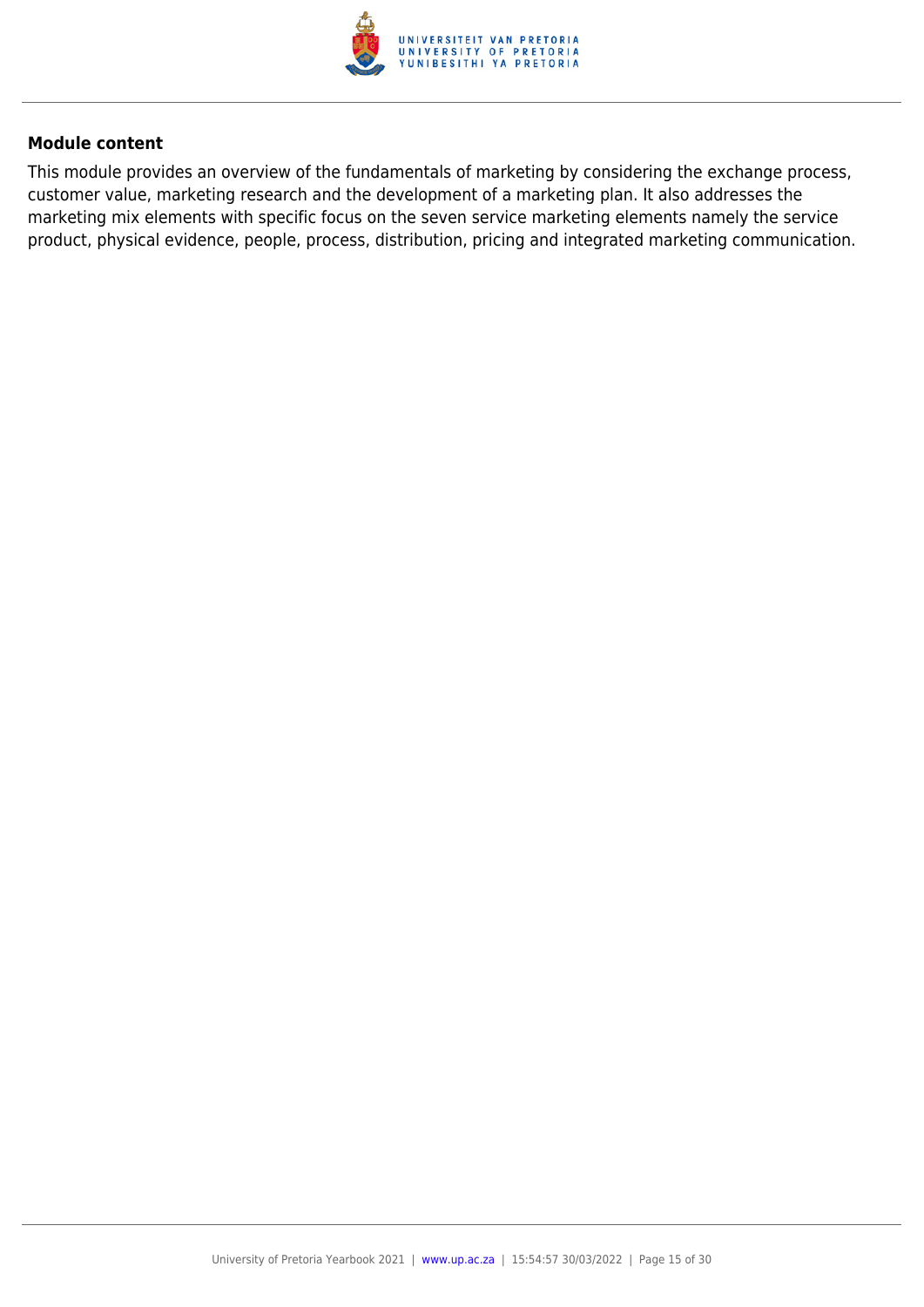

## Curriculum: Year 2

**Minimum credits: 147**

## **Core modules**

## **Business law 210 (BER 210)**

| <b>Module credits</b>         | 16.00                                                                                                                                                                             |
|-------------------------------|-----------------------------------------------------------------------------------------------------------------------------------------------------------------------------------|
| <b>NQF Level</b>              | 06                                                                                                                                                                                |
| <b>Service modules</b>        | Faculty of Engineering, Built Environment and Information Technology<br><b>Faculty of Economic and Management Sciences</b><br><b>Faculty of Natural and Agricultural Sciences</b> |
| <b>Prerequisites</b>          | No prerequisites.                                                                                                                                                                 |
| <b>Contact time</b>           | 1 discussion class per week, 2 lectures per week                                                                                                                                  |
| <b>Language of tuition</b>    | Module is presented in English                                                                                                                                                    |
| <b>Department</b>             | Mercantile Law                                                                                                                                                                    |
| <b>Period of presentation</b> | Semester 1                                                                                                                                                                        |
|                               |                                                                                                                                                                                   |

#### **Module content**

Basic principles of law of contract. Law of sales, credit agreements, lease.

#### **Business law 220 (BER 220)**

| <b>Module credits</b>         | 16.00                                                                                                                                                               |
|-------------------------------|---------------------------------------------------------------------------------------------------------------------------------------------------------------------|
| <b>NQF Level</b>              | 06                                                                                                                                                                  |
| Service modules               | Faculty of Engineering, Built Environment and Information Technology<br>Faculty of Economic and Management Sciences<br>Faculty of Natural and Agricultural Sciences |
| <b>Prerequisites</b>          | Examination entrance for BER 210                                                                                                                                    |
| <b>Contact time</b>           | 1 discussion class per week, 2 lectures per week                                                                                                                    |
| <b>Language of tuition</b>    | Module is presented in English                                                                                                                                      |
| <b>Department</b>             | Mercantile Law                                                                                                                                                      |
| <b>Period of presentation</b> | Semester 2                                                                                                                                                          |

#### **Module content**

Labour law. Aspects of security law. Law of insolvency. Entrepreneurial law; company law, law concerning close corporations. Law of partnerships.

#### **Informatics 214 (INF 214)**

| <b>Module credits</b> | 14.00 |
|-----------------------|-------|
| <b>NQF Level</b>      | 06    |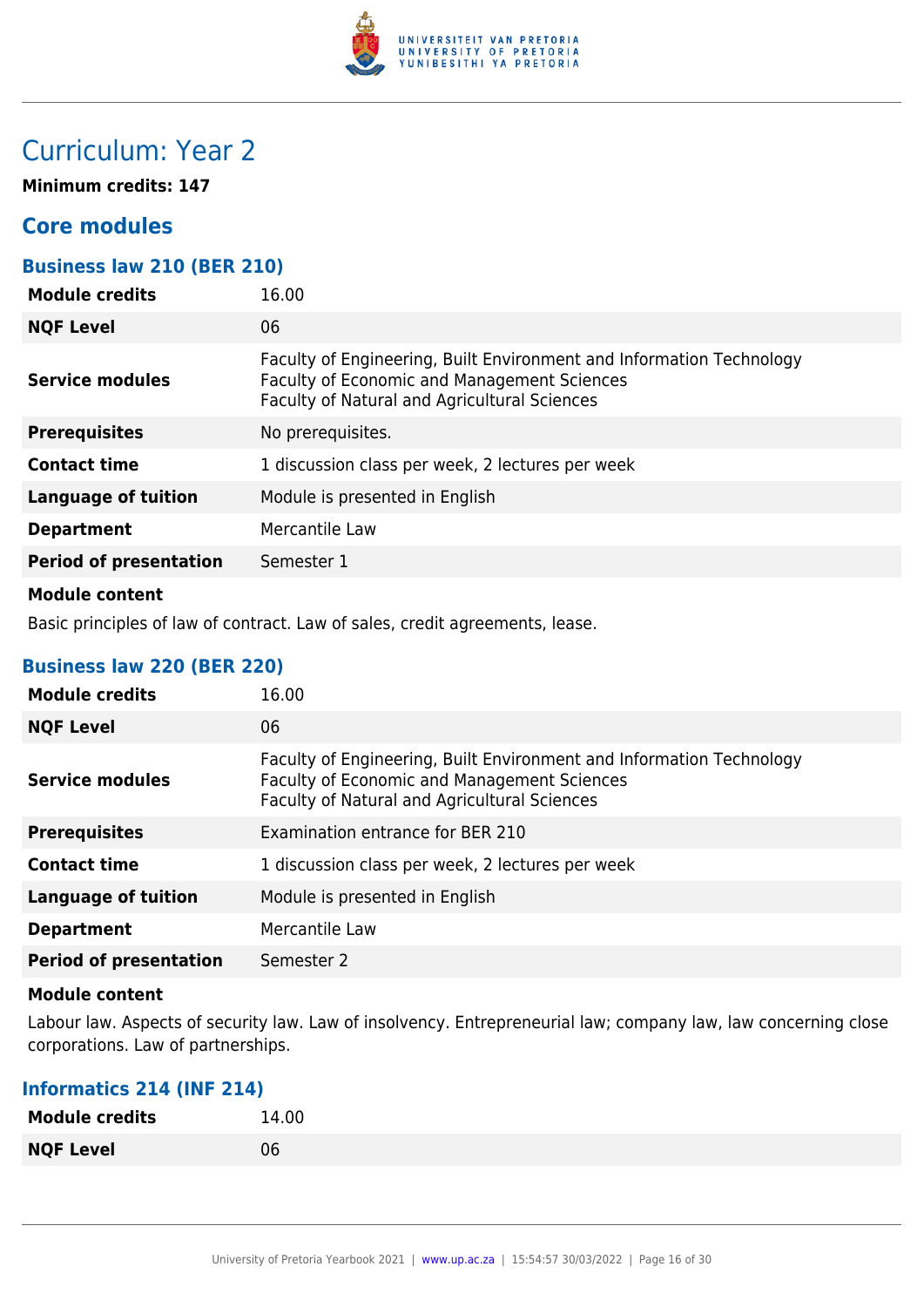

| <b>Service modules</b>        | Faculty of Engineering, Built Environment and Information Technology<br>Faculty of Natural and Agricultural Sciences |
|-------------------------------|----------------------------------------------------------------------------------------------------------------------|
| <b>Prerequisites</b>          | AIM 101 or AIM 111 and AIM 121                                                                                       |
| <b>Contact time</b>           | 2 lectures per week, 2 practicals per week                                                                           |
| <b>Language of tuition</b>    | Module is presented in English                                                                                       |
| <b>Department</b>             | <b>Informatics</b>                                                                                                   |
| <b>Period of presentation</b> | Semester 1                                                                                                           |

Database design: the relational model, structured query language (SQL), entity relationship modelling, normalisation, database development life cycle; practical introduction to database design. Databases: advanced entity relationship modelling and normalisation, object-oriented databases, database development life cycle, advanced practical database design.

#### **Informatics 225 (INF 225)**

| <b>Module credits</b>                                                                                                                                                                                                                | 14.00                                                                                                                |
|--------------------------------------------------------------------------------------------------------------------------------------------------------------------------------------------------------------------------------------|----------------------------------------------------------------------------------------------------------------------|
| <b>NQF Level</b>                                                                                                                                                                                                                     | 06                                                                                                                   |
| <b>Service modules</b>                                                                                                                                                                                                               | Faculty of Engineering, Built Environment and Information Technology<br>Faculty of Natural and Agricultural Sciences |
| <b>Prerequisites</b>                                                                                                                                                                                                                 | INF 112; AIM 101 or AIM 102 or AIM 111 and AIM 121                                                                   |
| <b>Contact time</b>                                                                                                                                                                                                                  | 1 lecture per week, 3 practicals per week                                                                            |
| <b>Language of tuition</b>                                                                                                                                                                                                           | Module is presented in English                                                                                       |
| <b>Department</b>                                                                                                                                                                                                                    | <b>Informatics</b>                                                                                                   |
| <b>Period of presentation</b>                                                                                                                                                                                                        | Semester 2                                                                                                           |
| <b>Advised and an advised to the set of the set of the set of the set of the set of the set of the set of the set of the set of the set of the set of the set of the set of the set of the set of the set of the set of the set </b> |                                                                                                                      |

#### **Module content**

An overview of systems infrastructure and integration.

#### **Informatics 261 (INF 261)**

| <b>Module credits</b>         | 7.00                                                                                                                                                |
|-------------------------------|-----------------------------------------------------------------------------------------------------------------------------------------------------|
| <b>NQF Level</b>              | 06                                                                                                                                                  |
| Service modules               | Faculty of Engineering, Built Environment and Information Technology<br><b>Faculty of Education</b><br>Faculty of Natural and Agricultural Sciences |
| <b>Prerequisites</b>          | <b>INF 214</b>                                                                                                                                      |
| <b>Contact time</b>           | 1 lecture per week, 1 practical per week                                                                                                            |
| <b>Language of tuition</b>    | Module is presented in English                                                                                                                      |
| <b>Department</b>             | <b>Informatics</b>                                                                                                                                  |
| <b>Period of presentation</b> | Semester 2                                                                                                                                          |
|                               |                                                                                                                                                     |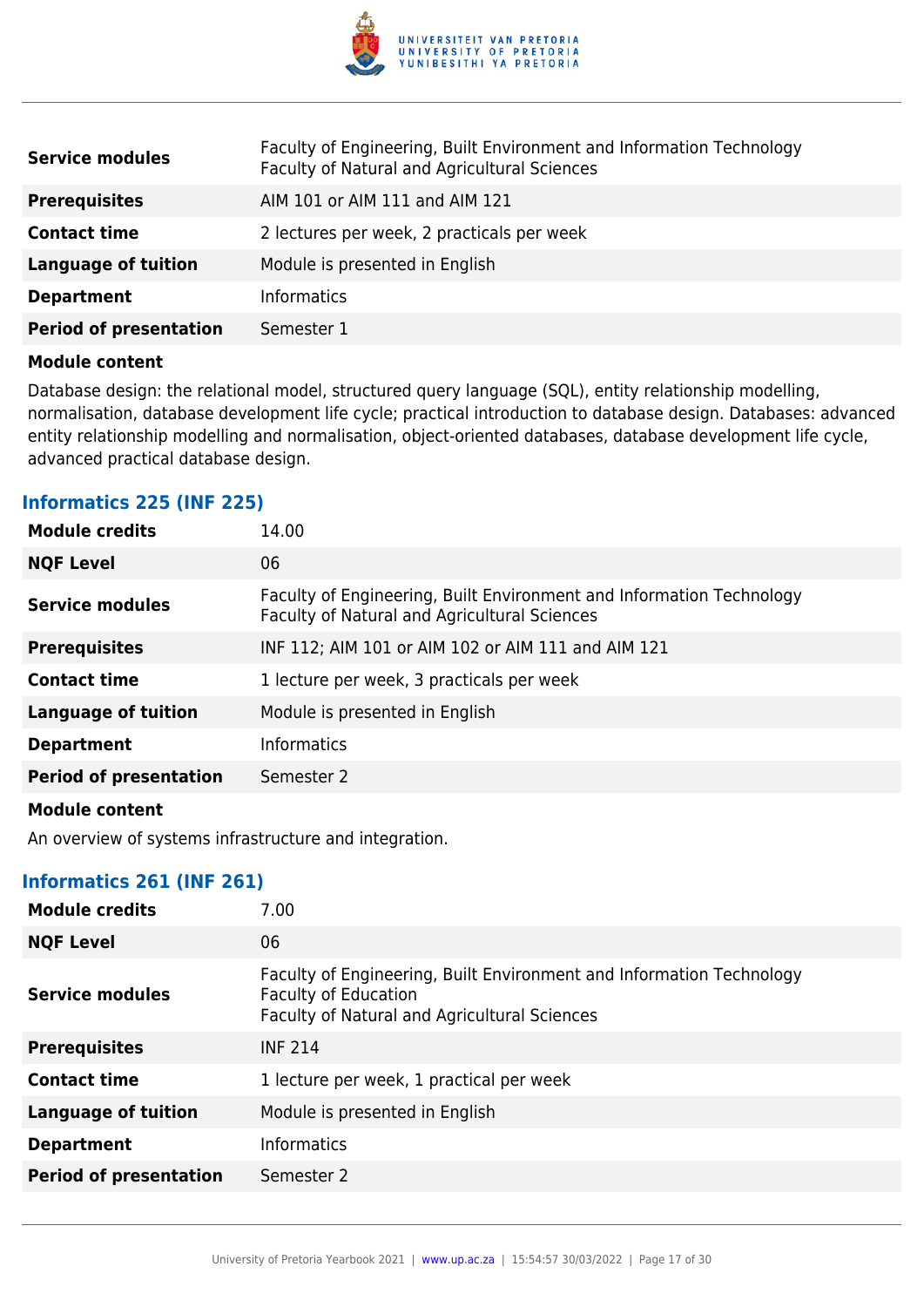

Database management: transaction management, concurrent processes, recovery, database administration: new developments: distributed databases, client-server databases: practical implementation of databases.

### **Informatics 271 (INF 271)**

| <b>Module credits</b>         | 14.00                                                                 |
|-------------------------------|-----------------------------------------------------------------------|
| <b>NQF Level</b>              | 06                                                                    |
| <b>Service modules</b>        | Faculty of Engineering, Built Environment and Information Technology  |
| <b>Prerequisites</b>          | INF 164, INF 171                                                      |
| <b>Contact time</b>           | 1 discussion class per week, 1 lecture per week, 1 practical per week |
| <b>Language of tuition</b>    | Module is presented in English                                        |
| <b>Department</b>             | <b>Informatics</b>                                                    |
| <b>Period of presentation</b> | Year                                                                  |

#### **Module content**

Systems analysis. Systems design: construction; application architecture; input design; output design; interface design; internal controls; program design; object design; project management; system implementation; use of computer-aided development tools.

| <b>Module credits</b>         | 14.00                                                                                                                |
|-------------------------------|----------------------------------------------------------------------------------------------------------------------|
| <b>NQF Level</b>              | 06                                                                                                                   |
| <b>Service modules</b>        | Faculty of Engineering, Built Environment and Information Technology<br>Faculty of Natural and Agricultural Sciences |
| <b>Prerequisites</b>          | INF 164 and INF 171                                                                                                  |
| <b>Contact time</b>           | 1 lecture per week, 2 practicals per week                                                                            |
| <b>Language of tuition</b>    | Module is presented in English                                                                                       |
| <b>Department</b>             | <b>Informatics</b>                                                                                                   |
| <b>Period of presentation</b> | Year                                                                                                                 |
| <b>Module content</b>         |                                                                                                                      |

## **Informatics 272 (INF 272)**

Advanced programming.

#### **Community-based project 201 (JCP 201)**

| <b>Module credits</b>      | 8.00                             |
|----------------------------|----------------------------------|
| <b>NQF Level</b>           | 06                               |
| <b>Prerequisites</b>       | No prerequisites.                |
| <b>Contact time</b>        | 1 other contact session per week |
| <b>Language of tuition</b> | Module is presented in English   |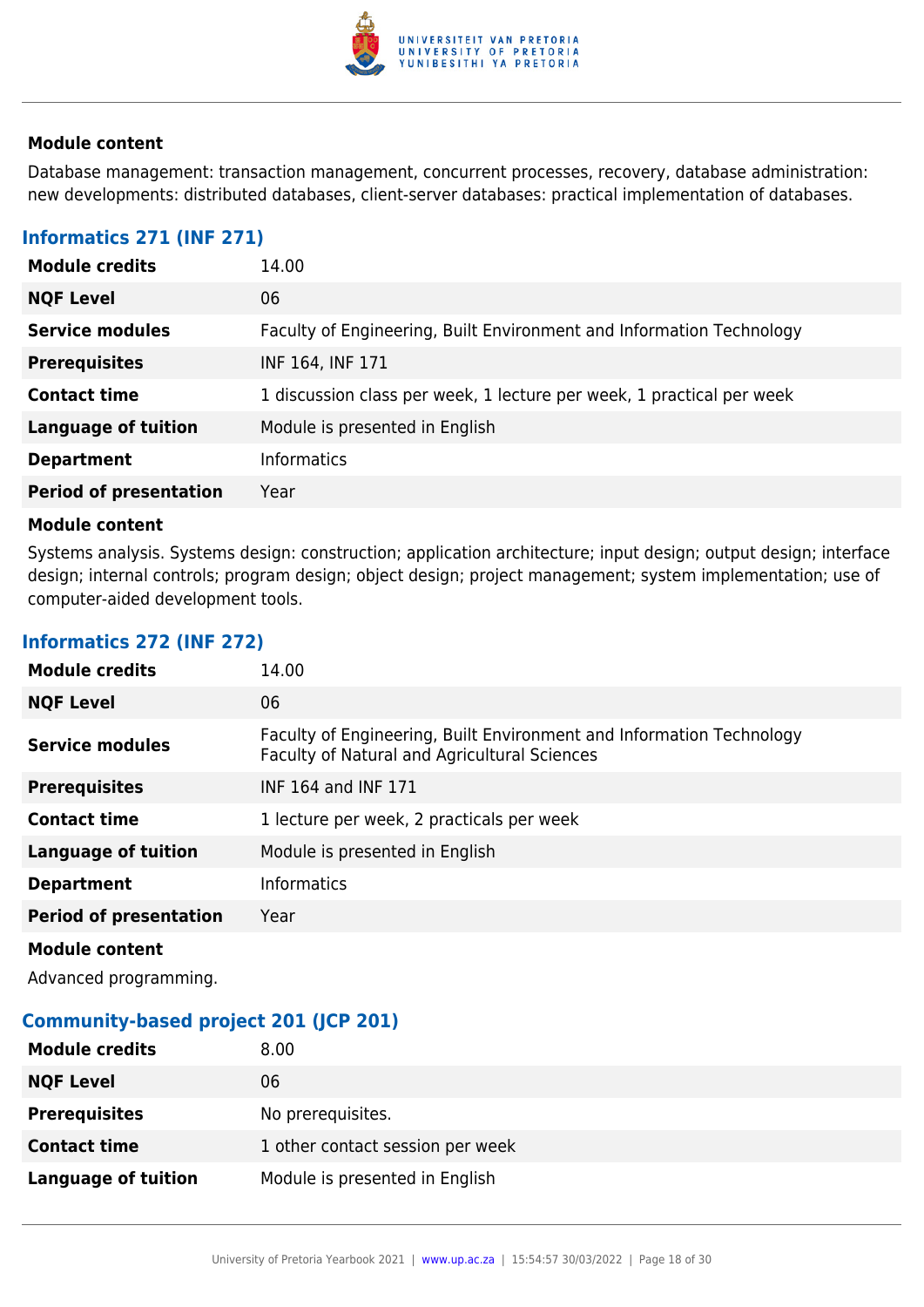

#### **Department** Informatics

#### **Period of presentation** Year

#### **Module content**

This module is integrated into all undergraduate academic programmes offered by the Faculty of Engineering, Built Environment and Information Technology. Main objectives: execution of a community project aimed at achieving a beneficial impact on a section of a socio-economically underprivileged community located in socioeconomically deprived areas our society; awareness of personal, social and cultural values and an understanding of social issues; and development of life skills.

## **Applications in data science 212 (WST 212)**

| <b>Module credits</b>         | 12.00                                     |
|-------------------------------|-------------------------------------------|
| <b>NQF Level</b>              | 06                                        |
| <b>Prerequisites</b>          | WST 111, WST 121 or STK 110, STC 122      |
| <b>Contact time</b>           | 1 practical per week, 2 lectures per week |
| <b>Language of tuition</b>    | Module is presented in English            |
| <b>Department</b>             | <b>Statistics</b>                         |
| <b>Period of presentation</b> | Semester 1                                |

#### **Module content**

Introductory machine learning concepts. Data base design and use. Data preparation and extraction. Statistical modelling using data base structures. Statistical concepts are demonstrated and interpreted through practical coding and simulation within a data science framework.

## **Elective modules**

#### **Business accounting 200 (BAC 200)**

| <b>Module credits</b>         | 32.00                                                                                                                                                                 |
|-------------------------------|-----------------------------------------------------------------------------------------------------------------------------------------------------------------------|
| <b>NQF Level</b>              | 06                                                                                                                                                                    |
| <b>Service modules</b>        | Faculty of Engineering, Built Environment and Information Technology<br><b>Faculty of Education</b><br>Faculty of Law<br>Faculty of Natural and Agricultural Sciences |
| <b>Prerequisites</b>          | FRK 111 and FRK 121 or FRK 100/101                                                                                                                                    |
| <b>Contact time</b>           | 4 lectures per week                                                                                                                                                   |
| <b>Language of tuition</b>    | Module is presented in English                                                                                                                                        |
| <b>Department</b>             | Accounting                                                                                                                                                            |
| <b>Period of presentation</b> | Year                                                                                                                                                                  |
|                               |                                                                                                                                                                       |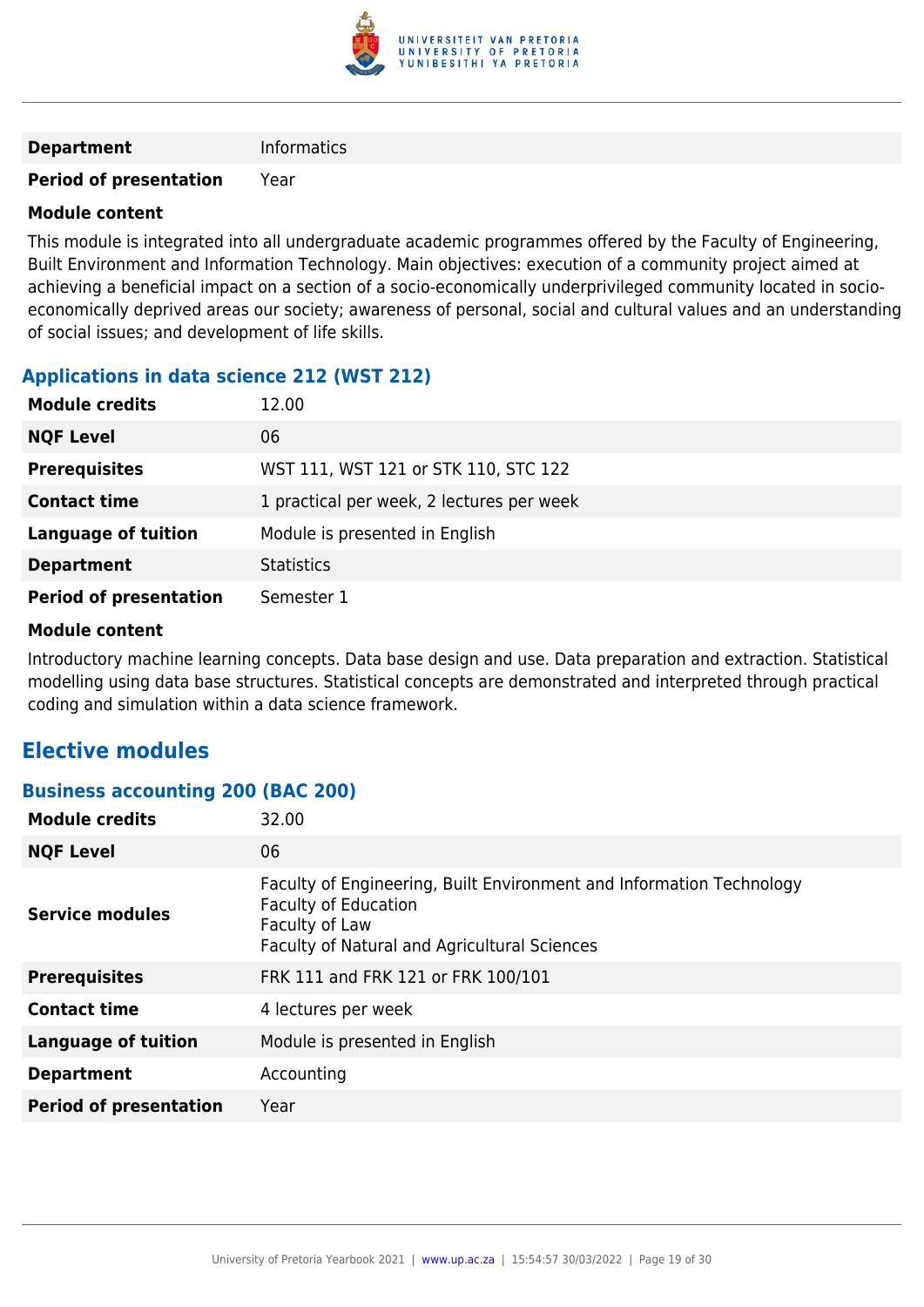

To use a conceptual understanding of intermediate foundational knowledge of International Financial Reporting Standards (IFRS) in order to prepare, present and interpret company and basic group company financial statements in a familiar business context and to propose clear solutions with adequate justification to solve financial problems in an ethical manner.

## **Taxation 200 (BEL 200)**

| <b>Module credits</b>         | 32.00                                                                                                                                                                                                                   |
|-------------------------------|-------------------------------------------------------------------------------------------------------------------------------------------------------------------------------------------------------------------------|
| <b>NQF Level</b>              | 06                                                                                                                                                                                                                      |
| <b>Service modules</b>        | Faculty of Engineering, Built Environment and Information Technology                                                                                                                                                    |
| <b>Prerequisites</b>          | FRK 111 and FRK 121 or FRK 100 or FRK 101. Only available to BCom (Option<br>Taxation, Accounting Sciences, Financial Management Sciences, Financial<br>Sciences, Informatics, Investment Management and Law) students. |
| <b>Contact time</b>           | 1 practical per week, 3 lectures per week                                                                                                                                                                               |
| <b>Language of tuition</b>    | Module is presented in English                                                                                                                                                                                          |
| <b>Department</b>             | Taxation                                                                                                                                                                                                                |
| <b>Period of presentation</b> | Year                                                                                                                                                                                                                    |

#### **Module content**

In this module an introduction to taxation as a discipline in the South African tax environment is provided. The income tax concepts covered in this module are gross income, special inclusions, exempt income, general deductions, special deductions, prohibited deductions and allowed assessed losses. The implications of a capital gains tax event, specific sections of the Income Tax Act applicable on individuals as well as fringe benefits and specific allowances for individuals are discussed. Concepts such as the prepaid tax system, tax implications of donations tax events as well as the tax implications of a deceased person will be covered. Finally an introduction to the basic principles of VAT is included.

#### **Consumer behaviour 212 (BEM 212)**

| <b>Module credits</b>         | 16.00                                                                                                                                                |
|-------------------------------|------------------------------------------------------------------------------------------------------------------------------------------------------|
| <b>NQF Level</b>              | 07                                                                                                                                                   |
| Service modules               | Faculty of Engineering, Built Environment and Information Technology<br><b>Faculty of Humanities</b><br>Faculty of Natural and Agricultural Sciences |
| <b>Prerequisites</b>          | <b>BEM 120 GS</b>                                                                                                                                    |
| <b>Contact time</b>           | 3 lectures per week                                                                                                                                  |
| <b>Language of tuition</b>    | Module is presented in English                                                                                                                       |
| <b>Department</b>             | Marketing Management                                                                                                                                 |
| <b>Period of presentation</b> | Semester 1                                                                                                                                           |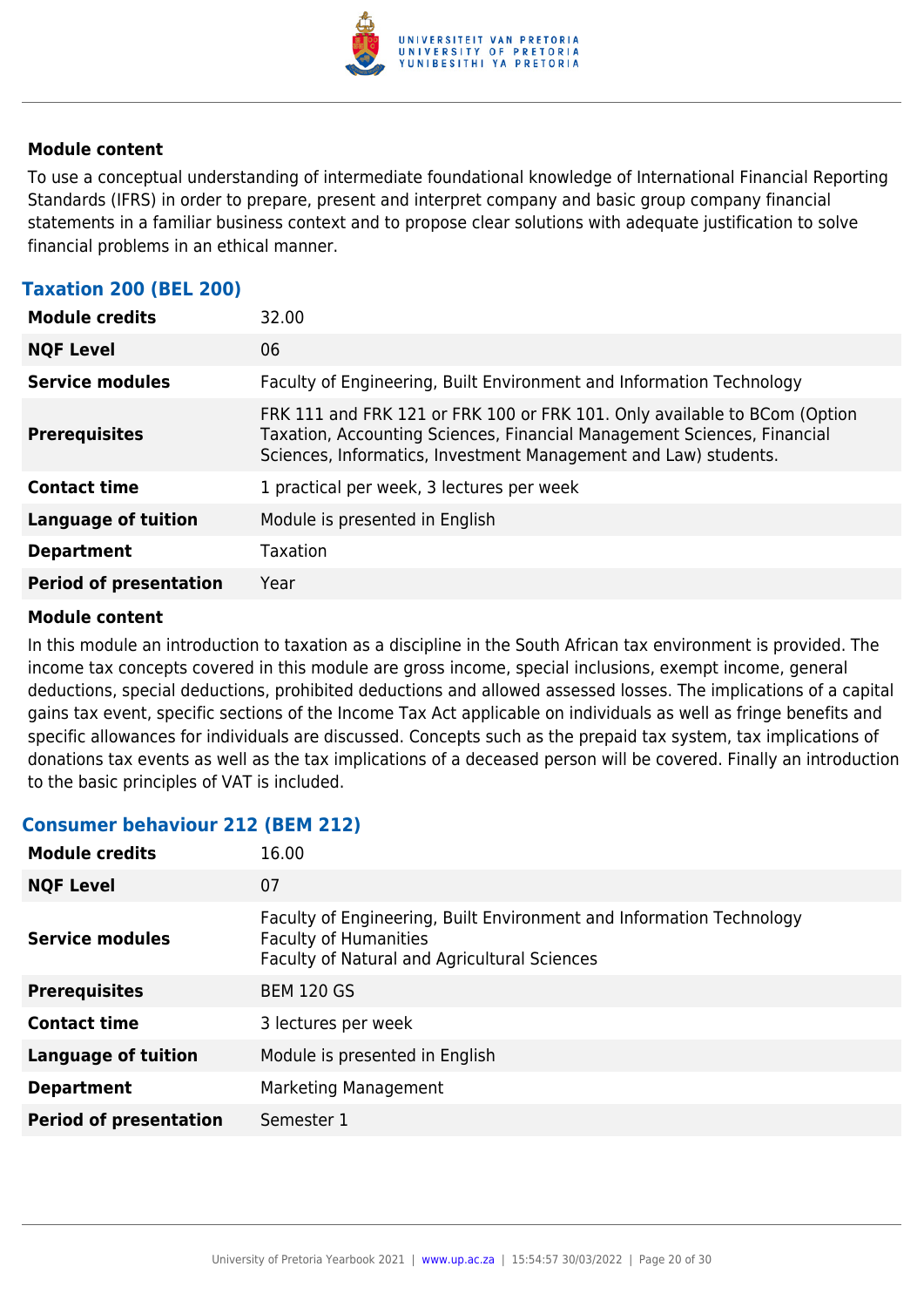

Internal and external influencing factors of consumer behaviour, the consumer's decision process and application fields of consumer behaviour, consumerisms and social responsibility, buying behaviour of consumers in both product and service related industries, consumer psychology and the influence thereof on buying behaviour, psychology of pricing, influencing factors in consumer buying behaviour, the impact of various forms of marketing communication on buying behaviour.

### **Integrated marketing communications 224 (BEM 224)**

| <b>Module credits</b>         | 16.00                                                                        |
|-------------------------------|------------------------------------------------------------------------------|
| <b>NQF Level</b>              | 06                                                                           |
| <b>Service modules</b>        | <b>Faculty of Humanities</b><br>Faculty of Natural and Agricultural Sciences |
| <b>Prerequisites</b>          | <b>BEM 120 GS</b>                                                            |
| <b>Contact time</b>           | 3 lectures per week                                                          |
| <b>Language of tuition</b>    | Module is presented in English                                               |
| <b>Department</b>             | Marketing Management                                                         |
| <b>Period of presentation</b> | Semester 2                                                                   |

#### **Module content**

Integrated brand communications approach, marketing communication planning, objectives and budgets for integrated marketing communications, principles and strategising of marketing communication elements, new media, the brand name communication process, marketing metrics and evaluation for marketing communication effectiveness.

#### **Financial management 212 (FBS 212)**

| <b>Module credits</b>         | 16.00                                     |
|-------------------------------|-------------------------------------------|
| <b>NQF Level</b>              | 06                                        |
| <b>Prerequisites</b>          | FRK 111 and 121/122 or FRK 100 or FRK 101 |
| <b>Contact time</b>           | 3 lectures per week                       |
| <b>Language of tuition</b>    | Module is presented in English            |
| <b>Department</b>             | <b>Financial Management</b>               |
| <b>Period of presentation</b> | Semester 1                                |

#### **Module content**

Role and environment of managerial finance. Financial statement analysis. Time value of money. Risk and return. Working capital management. Interest and valuations (bonds and shares).

## **Financial management 222 (FBS 222)**

| <b>Module credits</b> | 16.00 |
|-----------------------|-------|
| <b>NQF Level</b>      | 06    |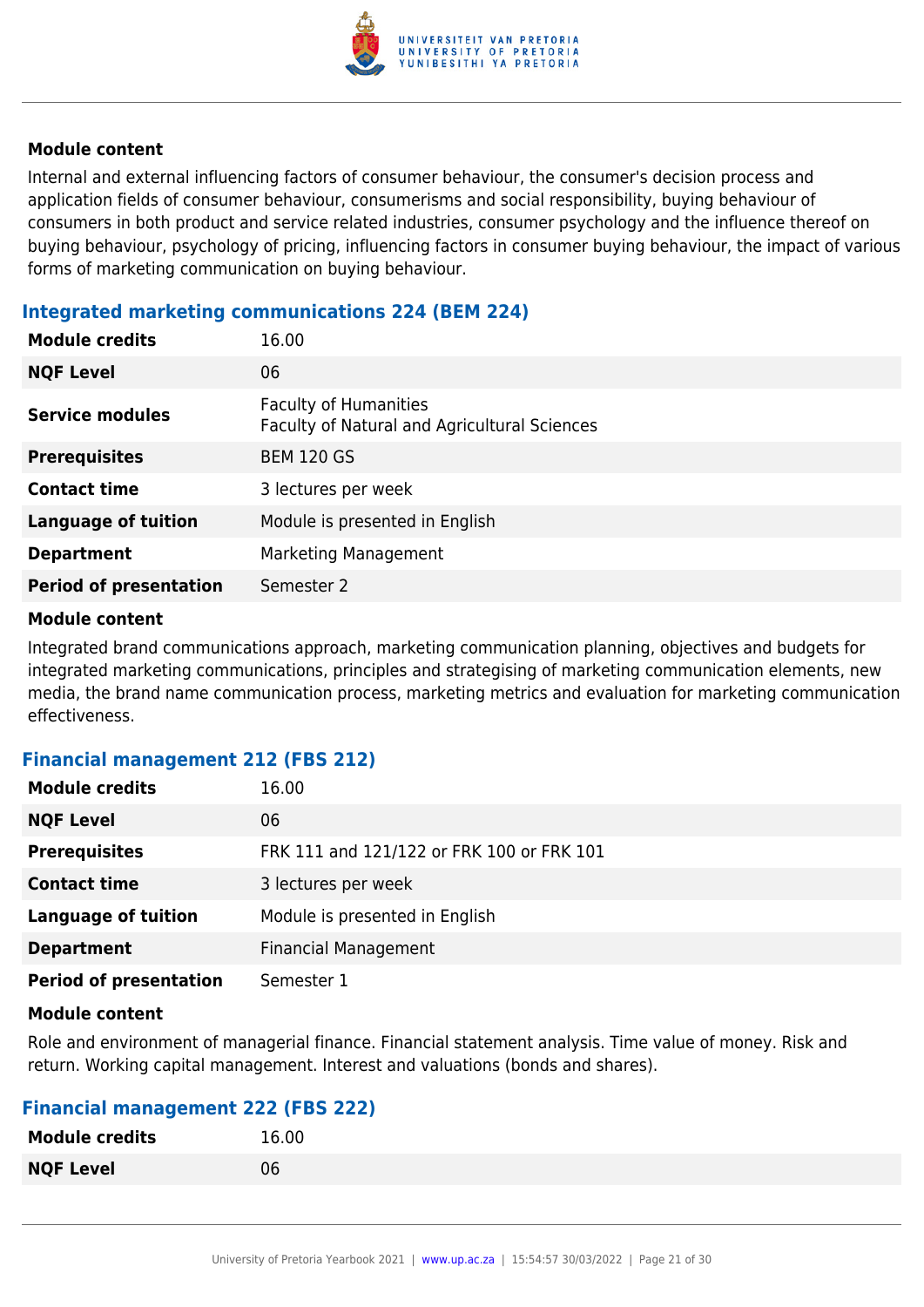

| <b>Prerequisites</b>          | FRK 111 and 122/121 or FRK 100 or FRK 101 |
|-------------------------------|-------------------------------------------|
| <b>Contact time</b>           | 3 lectures per week                       |
| Language of tuition           | Module is presented in English            |
| <b>Department</b>             | <b>Financial Management</b>               |
| <b>Period of presentation</b> | Semester 2                                |

Introduction to management accounting. Cost terms, concepts and classifications. Job-order costing. Cost behaviour. Variable versus absorption costing. Cost-volume profit relationships. Budgeting. Activity based costing. Cash flow and financial planning.

#### **Internal auditing 200 (IAU 200)**

| <b>Module credits</b>         | 32.00                          |
|-------------------------------|--------------------------------|
| <b>NQF Level</b>              | 06                             |
| <b>Prerequisites</b>          | FRK 111 and FRK 121.           |
| <b>Contact time</b>           | 3 lectures per week            |
| <b>Language of tuition</b>    | Module is presented in English |
| <b>Department</b>             | Auditing                       |
| <b>Period of presentation</b> | Year                           |

#### **Module content**

Introduction to the business environment. An organisation's internal control environment and internal control systems. General and application information technology controls. The identification of weaknesses, risks and controls for the revenue, procurement, human resources and payroll, inventory and bank and cash business cycles. Corporate governance. Relationship between internal auditing and other related disciplines and individuals. Introduction to the audit environment. The internal auditing profession and the role of the Institute of Internal Auditors (IIA). Ethical code and standards of internal auditors (IPPF). The internal audit process and tools and techniques used during the audit.

#### **Business management 210 (OBS 210)**

| <b>Module credits</b>         | 16.00                                                                                                                                               |
|-------------------------------|-----------------------------------------------------------------------------------------------------------------------------------------------------|
| <b>NQF Level</b>              | 06                                                                                                                                                  |
| <b>Service modules</b>        | Faculty of Engineering, Built Environment and Information Technology<br><b>Faculty of Education</b><br>Faculty of Natural and Agricultural Sciences |
| <b>Prerequisites</b>          | OBS 114 or 124 with admission to the examination in the other                                                                                       |
| <b>Language of tuition</b>    | Module is presented in English                                                                                                                      |
| <b>Department</b>             | <b>Business Management</b>                                                                                                                          |
| <b>Period of presentation</b> | Semester 1                                                                                                                                          |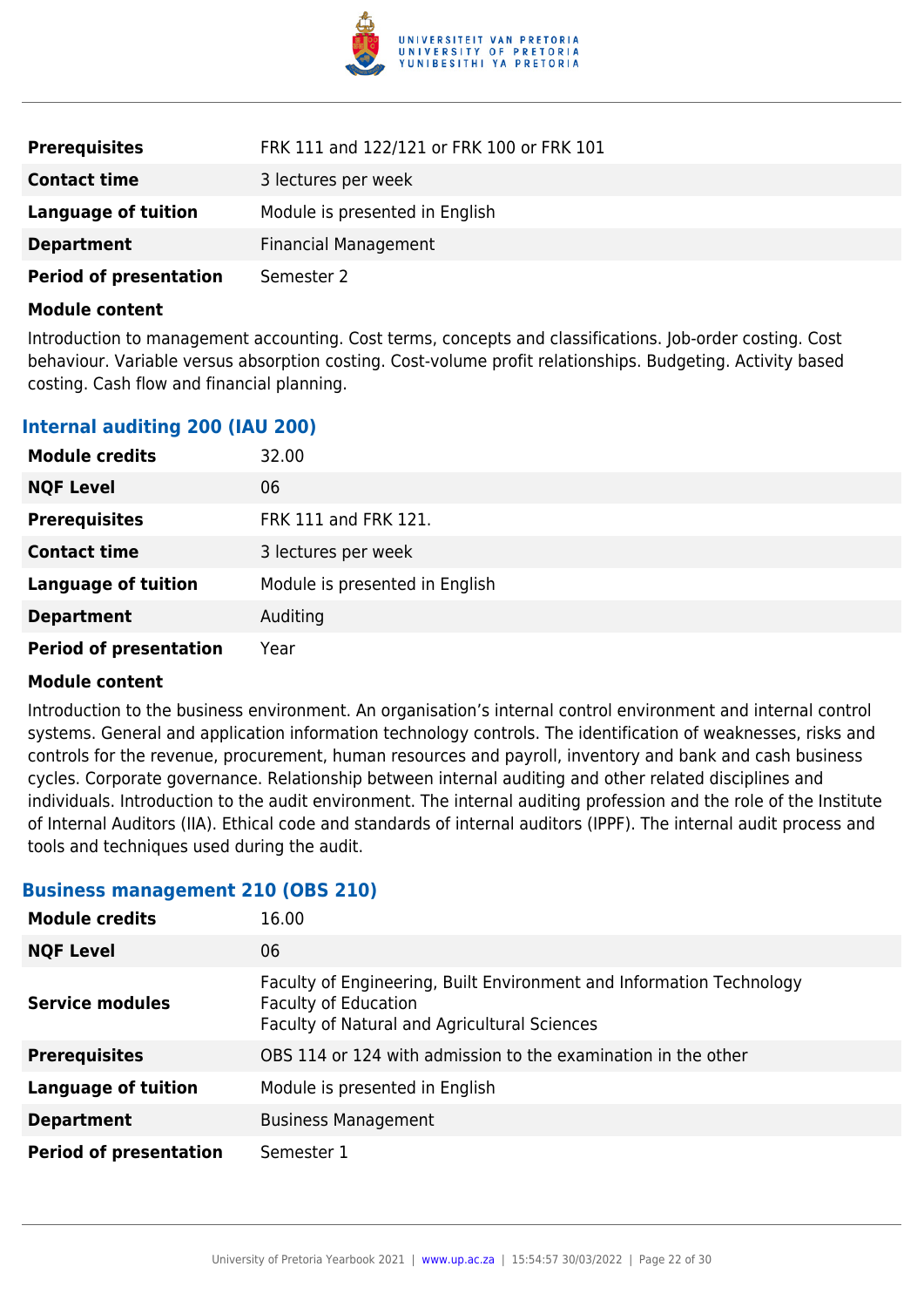

#### Logistics management

The role of logistics in an enterprise; definition and scope of customer service; electronic and other logistics information systems; inventory management; materials management with special reference to Japanese systems; management of the supply chain. Methods of transport and transport costs; types and costs of warehousing; electronic aids in materials handling; cost and price determination of purchases; organising for logistics management; methods for improving logistics performance.

#### **Business management 220 (OBS 220)**

| <b>Module credits</b>         | 16.00                                                                                                                                                 |
|-------------------------------|-------------------------------------------------------------------------------------------------------------------------------------------------------|
| <b>NQF Level</b>              | 06                                                                                                                                                    |
| <b>Service modules</b>        | Faculty of Engineering, Built Environment and Information Technology<br><b>Faculty of Education</b><br>Faculty of Natural and Agricultural Sciences   |
| <b>Prerequisites</b>          | OBS 114 or 124 with admission to the examination in the other. Students from<br>other Faculties are required to have 50% for Mathematics in Grade 12. |
| <b>Contact time</b>           | 3 lectures per week                                                                                                                                   |
| <b>Language of tuition</b>    | Module is presented in English                                                                                                                        |
| <b>Department</b>             | <b>Business Management</b>                                                                                                                            |
| <b>Period of presentation</b> | Semester 2                                                                                                                                            |
|                               |                                                                                                                                                       |

#### **Module content**

Project management and negotiations:

Introduction Project management concepts; needs identification; the project, the project manager and the project team; types of project organisations; project communication and documentation. Planning and control: planning, scheduling and schedule control of projects; resource considerations and allocations; cost planning and performance evaluation.

Negotiation and collective bargaining: The nature of negotiation; preparation for negotiation; negotiating for purposes of climate creation; persuasive communication; handling conflict and aggression; specialised negotiation and collective bargaining in the South African context.

## **Statistics 210 (STK 210)**

| <b>Module credits</b>      | 20.00                                                                                                                                                       |
|----------------------------|-------------------------------------------------------------------------------------------------------------------------------------------------------------|
| <b>NQF Level</b>           | 06                                                                                                                                                          |
| <b>Service modules</b>     | Faculty of Engineering, Built Environment and Information Technology<br><b>Faculty of Humanities</b><br><b>Faculty of Natural and Agricultural Sciences</b> |
| <b>Prerequisites</b>       | STK 110, STC 122 or WST 111, WST 121                                                                                                                        |
| <b>Contact time</b>        | 1 practical per week, 3 lectures per week                                                                                                                   |
| <b>Language of tuition</b> | Module is presented in English                                                                                                                              |
| <b>Department</b>          | <b>Statistics</b>                                                                                                                                           |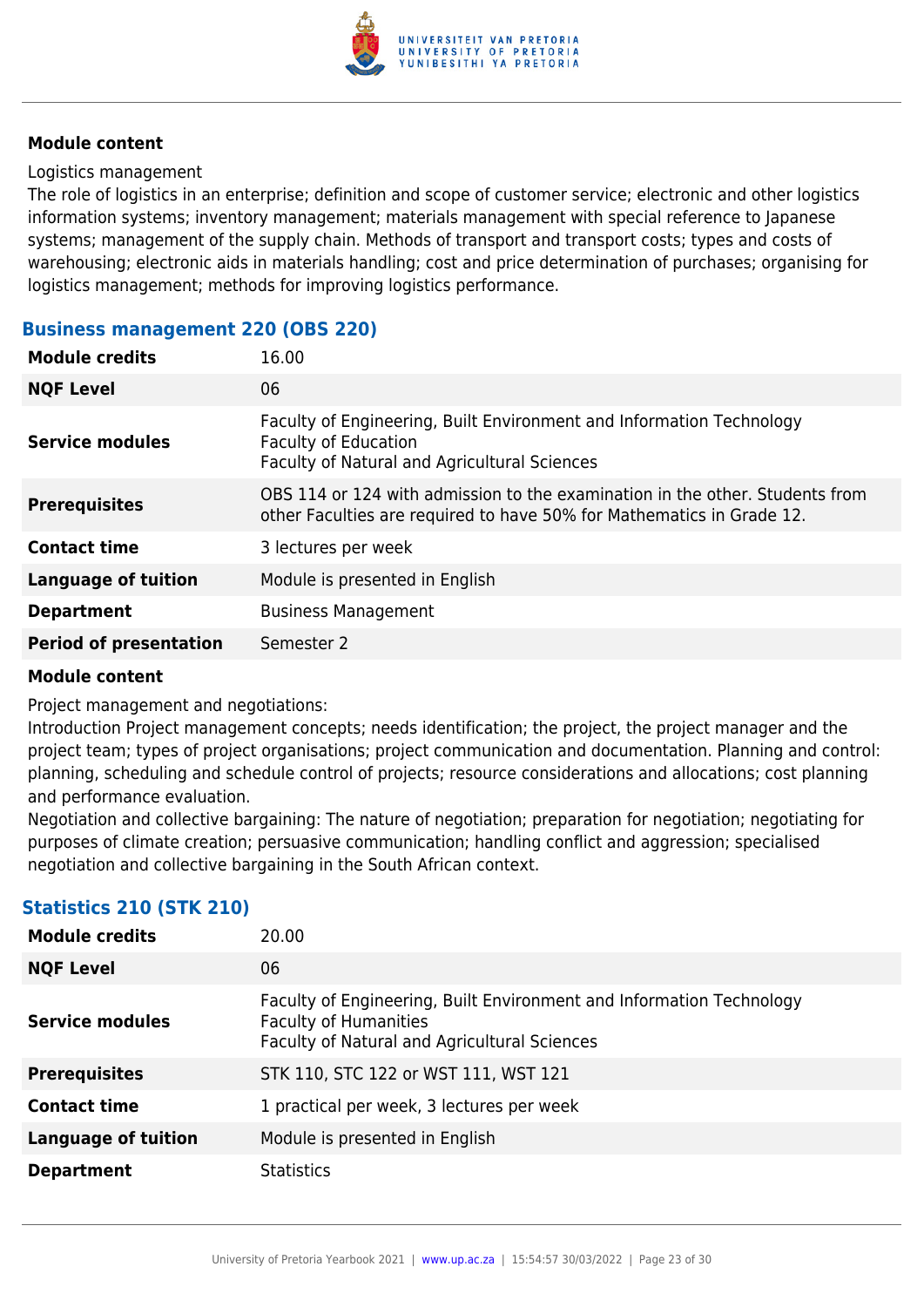

#### **Period of presentation** Semester 1

#### **Module content**

Statistical problem solving. Causality, experimental and observational data. Probability theory. Multivariate random variables. Discrete and continuous probability distributions. Stochastic representations. Measures of association. Expected values and conditional expectation. Simulation techniques. Supporting mathematical concepts. Statistical concepts are demonstrated and interpreted through practical coding and simulation within a data science framework.

#### **Statistics 220 (STK 220)**

| <b>Module credits</b><br>20.00                               |                                                                                                                      |
|--------------------------------------------------------------|----------------------------------------------------------------------------------------------------------------------|
| <b>NQF Level</b><br>06                                       |                                                                                                                      |
| <b>Faculty of Humanities</b><br><b>Service modules</b>       | Faculty of Engineering, Built Environment and Information Technology<br>Faculty of Natural and Agricultural Sciences |
| <b>STK 210 GS</b><br><b>Prerequisites</b>                    |                                                                                                                      |
| <b>Contact time</b>                                          | 1 practical per week, 3 lectures per week                                                                            |
| <b>Language of tuition</b><br>Module is presented in English |                                                                                                                      |
| <b>Statistics</b><br><b>Department</b>                       |                                                                                                                      |
| <b>Period of presentation</b><br>Semester 2                  |                                                                                                                      |

#### **Module content**

Multivariate probability distributions. Sampling distributions and the central limit theorem. Frequentist and Bayesian inference. Statistical learning and decision theory. Simulation techniques enhancing statistical thinking. Supervised learning: linear regression, estimation and inference. Non-parametric modelling. Supporting mathematical concepts. Statistical algorithms. Statistical concepts are demonstrated and interpreted through practical coding and simulation within a data science framework.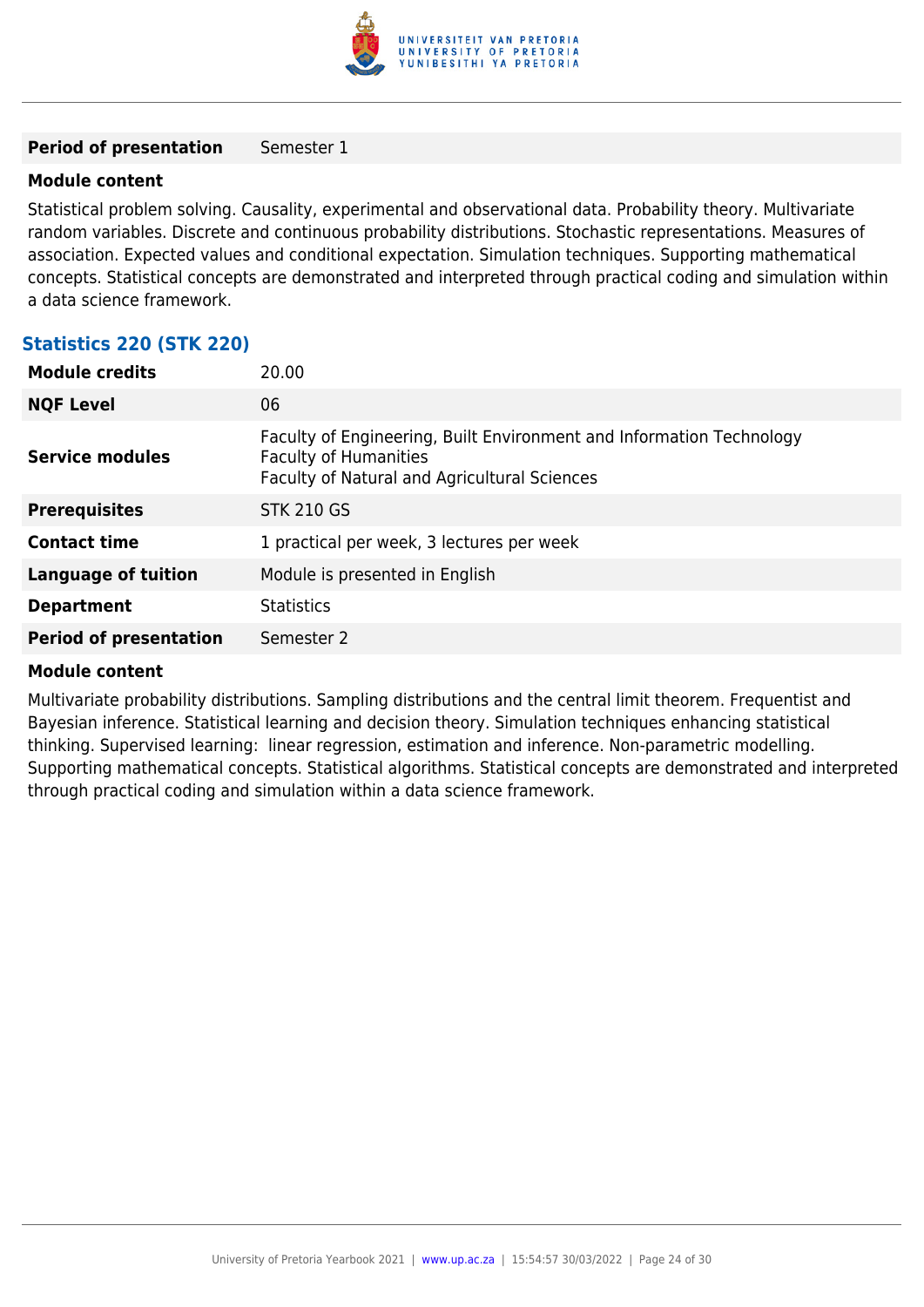

## Curriculum: Final year

**Minimum credits: 120**

## **Core modules**

## **Informatics 315 (INF 315)**

| 15.00                                                                |
|----------------------------------------------------------------------|
| 07                                                                   |
| Faculty of Engineering, Built Environment and Information Technology |
| INF 261, INF 225, INF 271                                            |
| 2 lectures per week                                                  |
| Module is presented in English                                       |
| <b>Informatics</b>                                                   |
| Semester 1                                                           |
|                                                                      |

#### **Module content**

A review of current trends which are relevant to the application of information systems within a business environment.

### **Informatics 324 (INF 324)**

| <b>Module credits</b>         | 15.00                                                                |
|-------------------------------|----------------------------------------------------------------------|
| <b>NQF Level</b>              | 07                                                                   |
| <b>Service modules</b>        | Faculty of Engineering, Built Environment and Information Technology |
| <b>Prerequisites</b>          | INF 261, INF 225, INF 271                                            |
| <b>Contact time</b>           | 2 lectures per week                                                  |
| <b>Language of tuition</b>    | Module is presented in English                                       |
| <b>Department</b>             | <b>Informatics</b>                                                   |
| <b>Period of presentation</b> | Semester 2                                                           |
| <b>Module content</b>         |                                                                      |

Information systems in organisations.

## **Informatics 354 (INF 354)**

| <b>Module credits</b>  | 15.00                                                                |
|------------------------|----------------------------------------------------------------------|
| <b>NQF Level</b>       | 07                                                                   |
| <b>Service modules</b> | Faculty of Engineering, Built Environment and Information Technology |
| <b>Prerequisites</b>   | INF 261, INF 225, INF 271 and INF 272                                |
| <b>Contact time</b>    | 1 lecture per week, 2 practicals per week                            |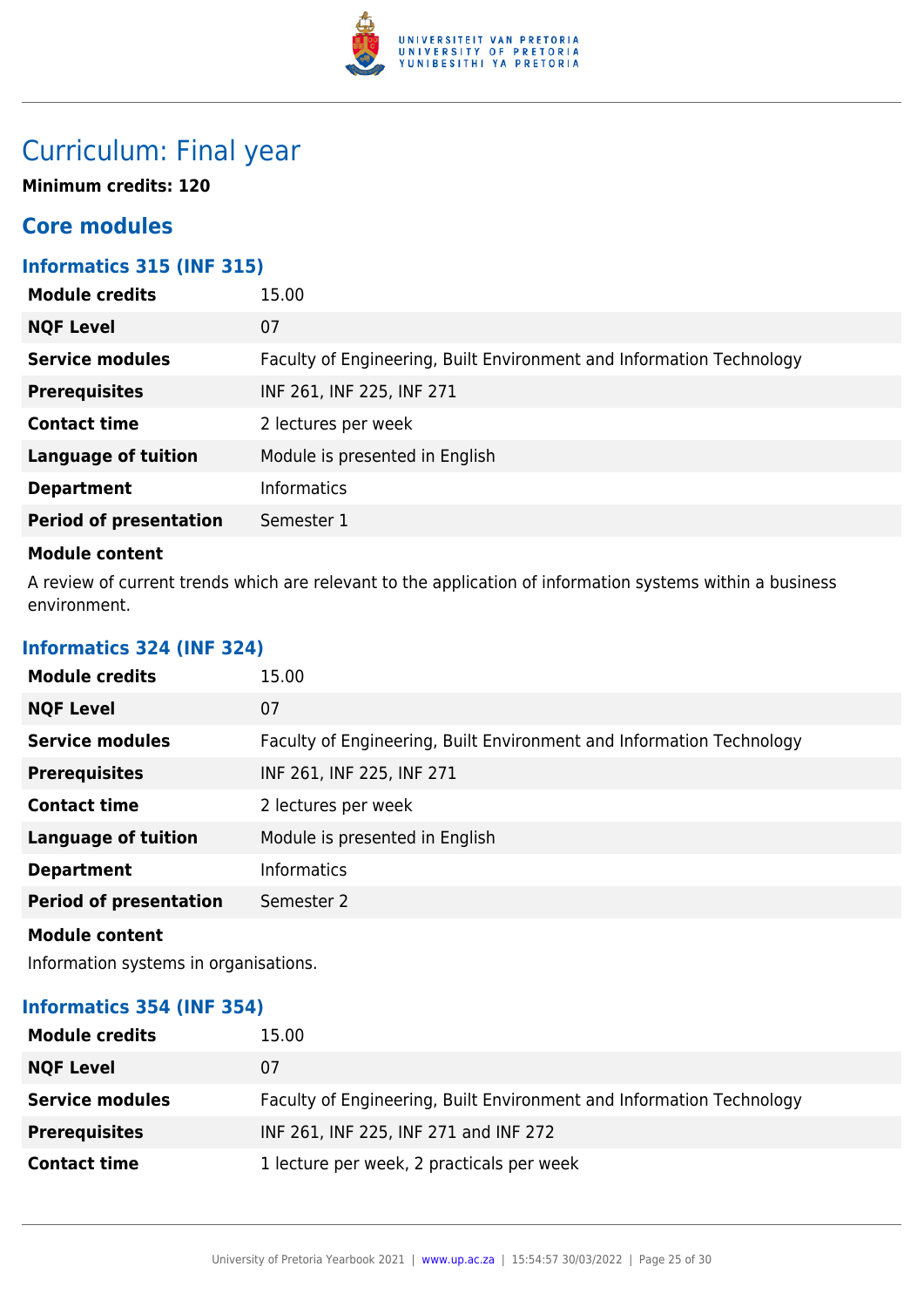

| Language of tuition           | Module is presented in English |
|-------------------------------|--------------------------------|
| <b>Department</b>             | <b>Informatics</b>             |
| <b>Period of presentation</b> | Semester 1                     |
| Madula cantant                |                                |

Advanced programming.

## **Informatics 370 (INF 370)**

| <b>Module credits</b>         | 35.00                                                                |
|-------------------------------|----------------------------------------------------------------------|
| <b>NQF Level</b>              | 07                                                                   |
| <b>Service modules</b>        | Faculty of Engineering, Built Environment and Information Technology |
| <b>Prerequisites</b>          | INF 261, INF 225, INF 271 and INF 272                                |
| <b>Contact time</b>           | 1 lecture per week, 2 practicals per week                            |
| <b>Language of tuition</b>    | Module is presented in English                                       |
| <b>Department</b>             | <b>Informatics</b>                                                   |
| <b>Period of presentation</b> | Year                                                                 |

#### **Module content**

Application of systems analysis and design in a practical project; programming; use of computer-aided development tools.

## **Elective modules**

## **Business accounting 300 (BAC 300)**

| <b>Module credits</b>         | 40.00                                                                                                                                  |
|-------------------------------|----------------------------------------------------------------------------------------------------------------------------------------|
| <b>NQF Level</b>              | 07                                                                                                                                     |
| <b>Service modules</b>        | Faculty of Engineering, Built Environment and Information Technology<br>Faculty of Law<br>Faculty of Natural and Agricultural Sciences |
| <b>Prerequisites</b>          | <b>BAC 200</b>                                                                                                                         |
| <b>Contact time</b>           | 4 lectures per week                                                                                                                    |
| <b>Language of tuition</b>    | Module is presented in English                                                                                                         |
| <b>Department</b>             | Accounting                                                                                                                             |
| <b>Period of presentation</b> | Year                                                                                                                                   |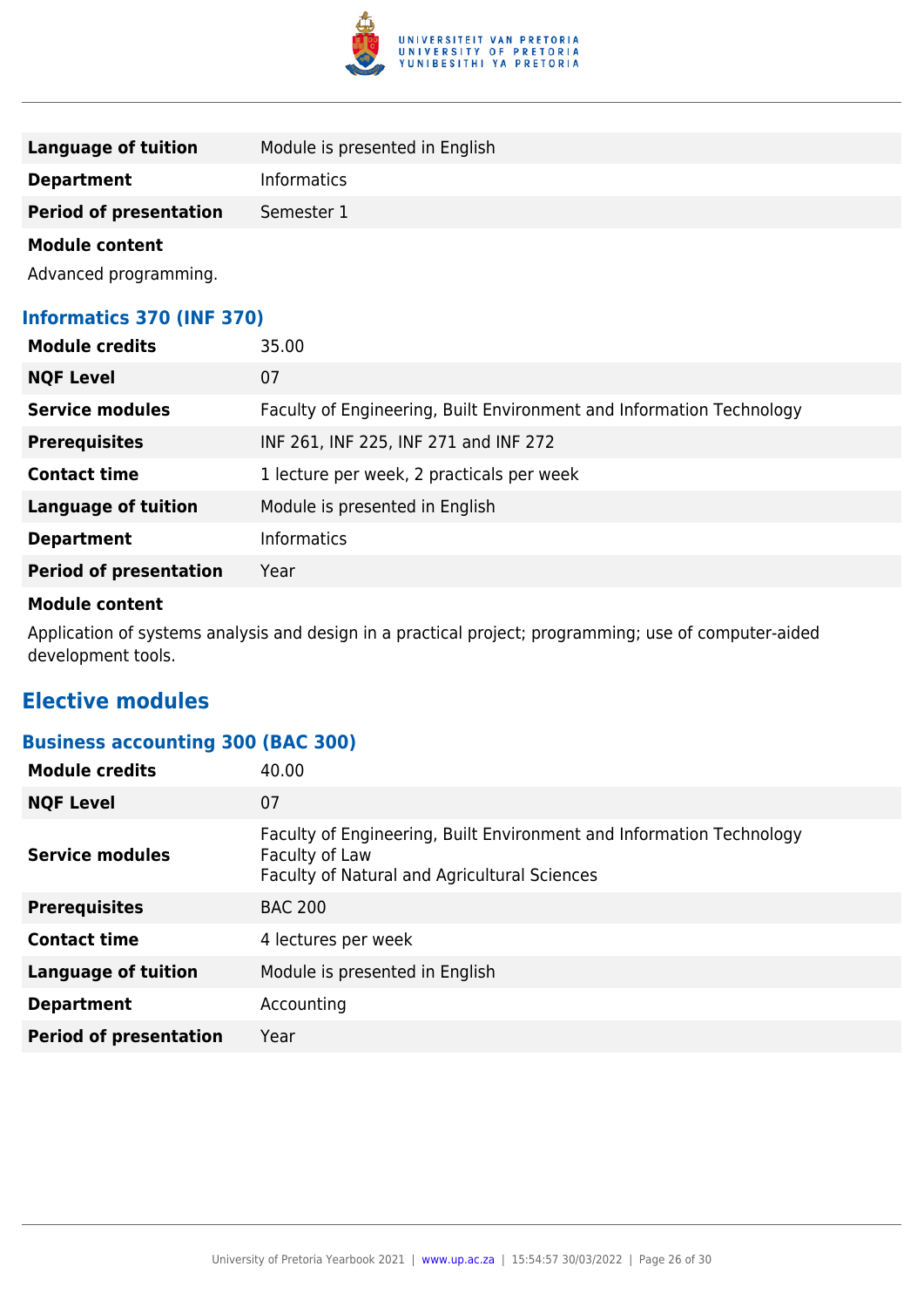

BAC 300 includes both company and complex group company statements and the outcome of BAC 300 is: To use a conceptual understanding of comprehensive and integrated foundational knowledge of International Financial Reporting Standards (IFRS), basic foundational knowledge of IFRS for small and medium-sized enterprises (IFRS for SMEs) and basic foundational knowledge of Generally Recognised Accounting Practice (GRAP), in order to proficiently prepare, present and interpret company and complex group company financial statements in an unfamiliar business context and to propose appropriate solutions with compelling justification to solve financial problems in an ethical manner.

#### **Taxation 300 (BEL 300)**

| <b>Module credits</b>         | 40.00                                                                |
|-------------------------------|----------------------------------------------------------------------|
| <b>NQF Level</b>              | 07                                                                   |
| <b>Service modules</b>        | Faculty of Engineering, Built Environment and Information Technology |
| <b>Prerequisites</b>          | BEL 200 and FRK 221 or FRK 201                                       |
| <b>Contact time</b>           | 1 discussion class per week, 4 lectures per week                     |
| <b>Language of tuition</b>    | Module is presented in English                                       |
| <b>Department</b>             | Taxation                                                             |
| <b>Period of presentation</b> | Year                                                                 |

#### **Module content**

The purpose of the module is to enable the learner to calculate the value-added tax liability and to journalise transactions; calculate the normal tax liability (including the determination of taxable capital gains and assessed capital losses) of individuals, companies, estates and trusts,discuss tax principles on value-added tax and normal tax; and calculate and discuss provisional and employees' tax and to object against an assessment.

#### **Marketing research 314 (BEM 314)**

| <b>Module credits</b>         | 20.00                                                                        |
|-------------------------------|------------------------------------------------------------------------------|
| <b>NQF Level</b>              | 07                                                                           |
| <b>Service modules</b>        | <b>Faculty of Humanities</b><br>Faculty of Natural and Agricultural Sciences |
| <b>Prerequisites</b>          | <b>BEM 120 and STK 110 GS</b>                                                |
| <b>Contact time</b>           | 3 lectures per week                                                          |
| <b>Language of tuition</b>    | Module is presented in English                                               |
| <b>Department</b>             | Marketing Management                                                         |
| <b>Period of presentation</b> | Semester 1                                                                   |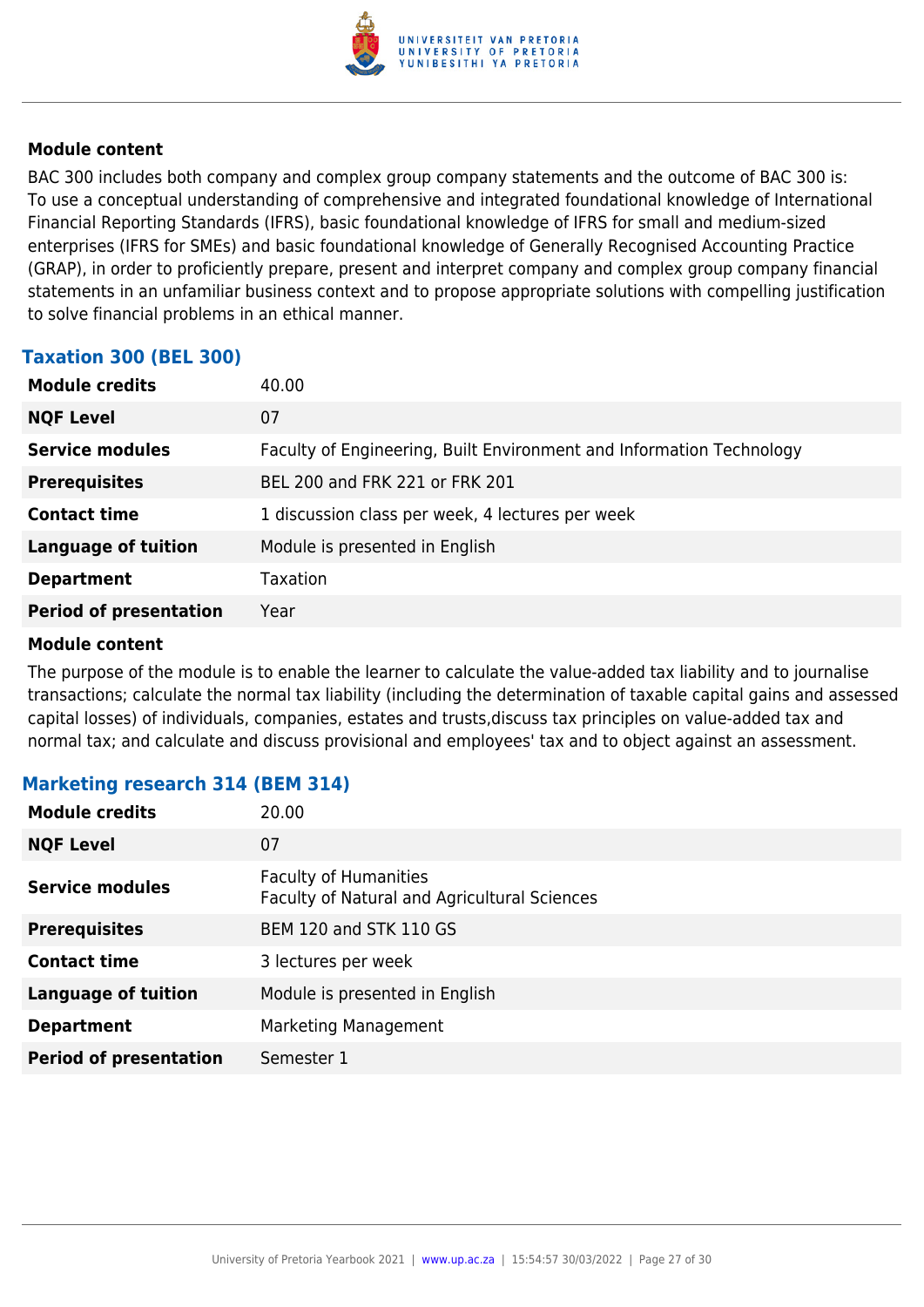

The role of marketing research, the process of marketing research, interpretation of secondary research, qualitative research, survey research, observation, measurement and attitude scaling, questionnaire design, sampling design and sampling procedures, basic data analysis, descriptive statistical analysis, interpretation and reporting of results, research report writing.

#### **Marketing management 321 (BEM 321)**

| <b>Module credits</b>         | 20.00                                                                                                                                                |
|-------------------------------|------------------------------------------------------------------------------------------------------------------------------------------------------|
| <b>NQF Level</b>              | 07                                                                                                                                                   |
| <b>Service modules</b>        | Faculty of Engineering, Built Environment and Information Technology<br><b>Faculty of Humanities</b><br>Faculty of Natural and Agricultural Sciences |
| <b>Prerequisites</b>          | <b>BEM 120</b>                                                                                                                                       |
| <b>Contact time</b>           | 3 lectures per week                                                                                                                                  |
| <b>Language of tuition</b>    | Module is presented in English                                                                                                                       |
| <b>Department</b>             | Marketing Management                                                                                                                                 |
| <b>Period of presentation</b> | Semester 2                                                                                                                                           |

#### **Module content**

Strategic issues in marketing, strategic marketing, strategic analysis (market analysis, customer analysis, competitor analysis and internal analysis), market strategies (competitive strategies, strategies in the product life cycle and relationship building strategies) and strategy implementation and control.

## **Internal auditing 300 (IAU 300)**

| <b>Module credits</b>         | 40.00                          |
|-------------------------------|--------------------------------|
| <b>NQF Level</b>              | 07                             |
| <b>Prerequisites</b>          | IAU 200 or ODT 200.            |
| <b>Contact time</b>           | 3 lectures per week            |
| <b>Language of tuition</b>    | Module is presented in English |
| <b>Department</b>             | Auditing                       |
| <b>Period of presentation</b> | Year                           |

#### **Module content**

Assurance engagements (control, compliance and financial audit engagements). Safety, health and environment audit engagements. Sustainability assurance engagements. Data analytics and computer assisted audit techniques. Performance audit engagements. Forensic audit engagements. Consulting engagements. Introduction to the public sector internal audit environment. Relevant legislation and other guidelines that affect the internal audit profession. Audit communication.

#### **Business management 310 (OBS 310)**

**Module credits** 20.00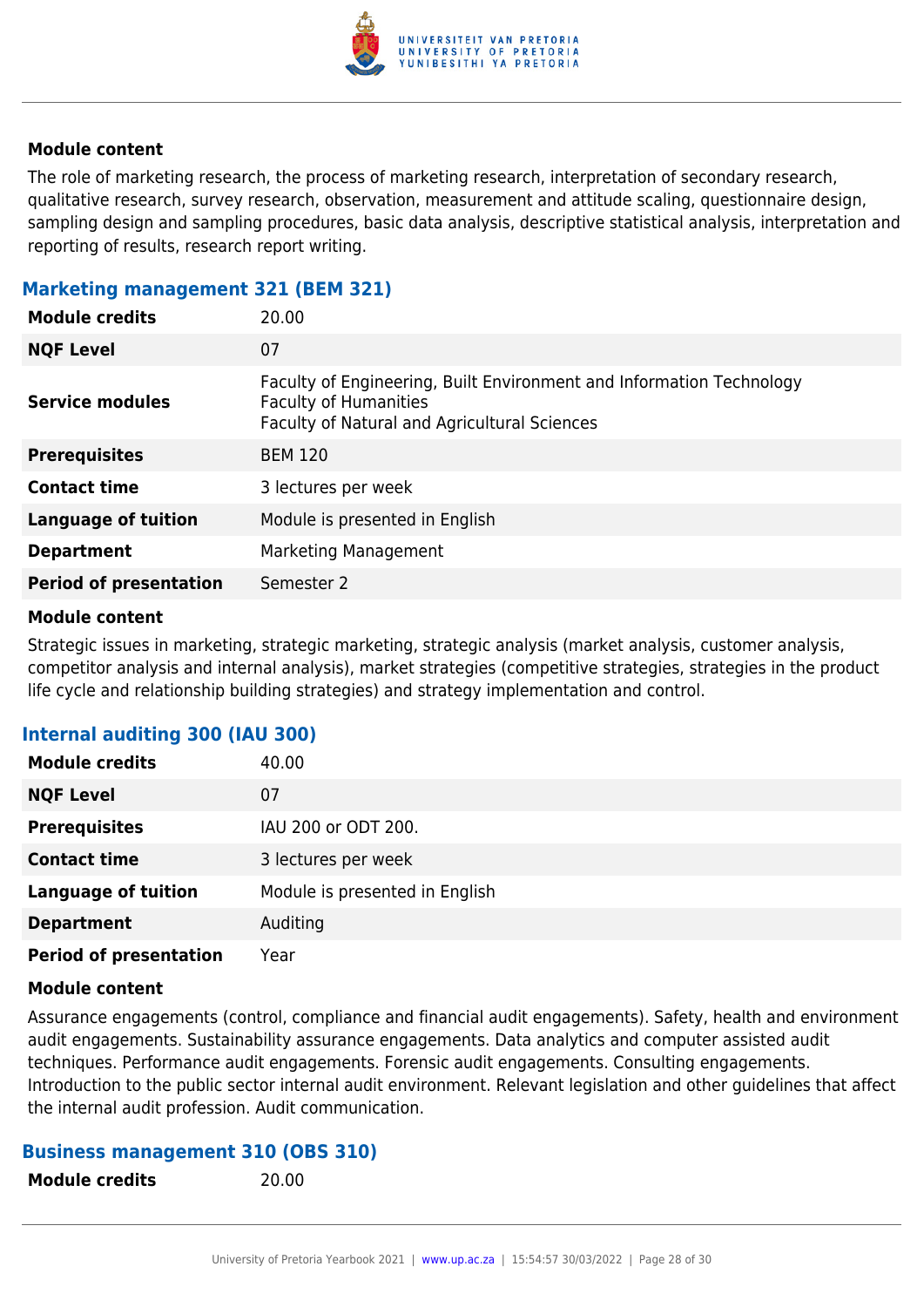

| <b>NQF Level</b>              | 07                                                                   |
|-------------------------------|----------------------------------------------------------------------|
| <b>Service modules</b>        | Faculty of Engineering, Built Environment and Information Technology |
| <b>Prerequisites</b>          | OBS 114 or 124 with admission to the examination in the other        |
| <b>Contact time</b>           | 3 lectures per week                                                  |
| <b>Language of tuition</b>    | Module is presented in English                                       |
| <b>Department</b>             | <b>Business Management</b>                                           |
| <b>Period of presentation</b> | Semester 1                                                           |

Strategy formulation: the deliberate strategy process of formulating a vision and mission statement, conducting internal and external environmental analyses and selecting appropriate strategies. It will enhance an understanding of the level of strategy formulation, gaining competitive advantage in your market place and thinking strategically.

#### **Business management 330 (OBS 330)**

| <b>Module credits</b>         | 20.00                          |
|-------------------------------|--------------------------------|
| <b>NQF Level</b>              | 07                             |
| <b>Prerequisites</b>          | No prerequisites.              |
| <b>Contact time</b>           | 3 lectures per week            |
| <b>Language of tuition</b>    | Module is presented in English |
| <b>Department</b>             | <b>Business Management</b>     |
| <b>Period of presentation</b> | Semester 2                     |

#### **Module content**

Strategy execution: The role of management in strategy implementation; budgets as instrument in the implementation process; leading processes of change within enterprises; supporting policies, procedures and information systems for implementation in the various functional areas; evaluation and control of implementation. South African case studies to create contextual relevance.

## **Statistics 310 (STK 310)**

| <b>Module credits</b>      | 25.00                                                                                                                                                |
|----------------------------|------------------------------------------------------------------------------------------------------------------------------------------------------|
| <b>NQF Level</b>           | 07                                                                                                                                                   |
| <b>Service modules</b>     | Faculty of Engineering, Built Environment and Information Technology<br><b>Faculty of Humanities</b><br>Faculty of Natural and Agricultural Sciences |
| <b>Prerequisites</b>       | <b>STK 210, STK 220</b>                                                                                                                              |
| <b>Contact time</b>        | 1 practical per week, 3 lectures per week                                                                                                            |
| <b>Language of tuition</b> | Module is presented in English                                                                                                                       |
| <b>Department</b>          | <b>Statistics</b>                                                                                                                                    |